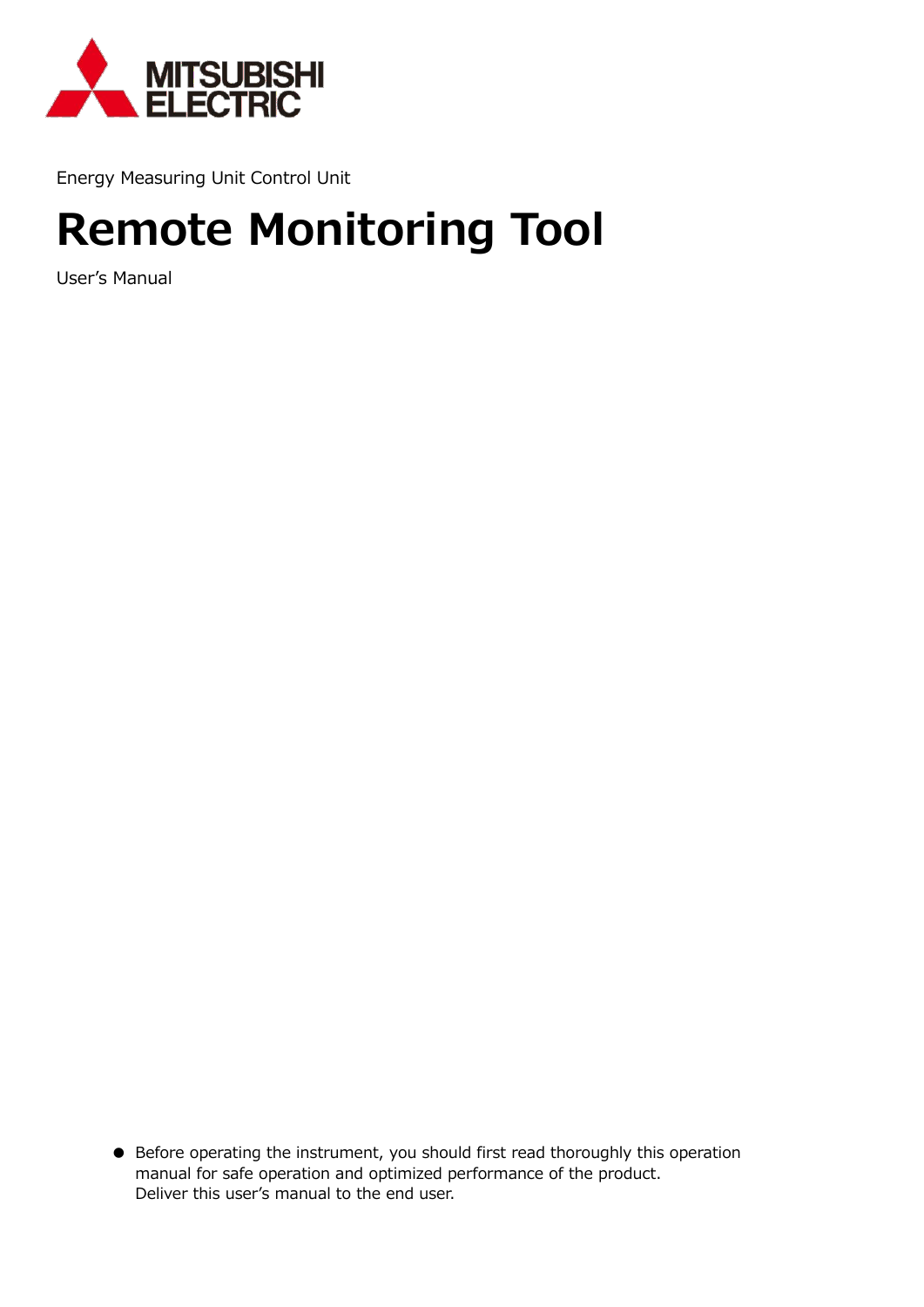### **Table of Contents**

| $\mathbf{1}$   |  |
|----------------|--|
| 1.1            |  |
| 1.2            |  |
| 1.3            |  |
| 1.4            |  |
| 1.5            |  |
| 1.6            |  |
| $\overline{2}$ |  |
| 2.1            |  |
| 2.2            |  |
| 2.3            |  |
| 3              |  |
| 3.1            |  |
| 3.2            |  |
| 3.3            |  |
| $\overline{4}$ |  |
| 4.1            |  |
| 4.2            |  |
| 4.3            |  |
| 4.4            |  |
| 5              |  |
| 5.1            |  |
| 5.2            |  |
| 5.3            |  |
| 5.4            |  |
| 5.5            |  |
| 5.6            |  |
|                |  |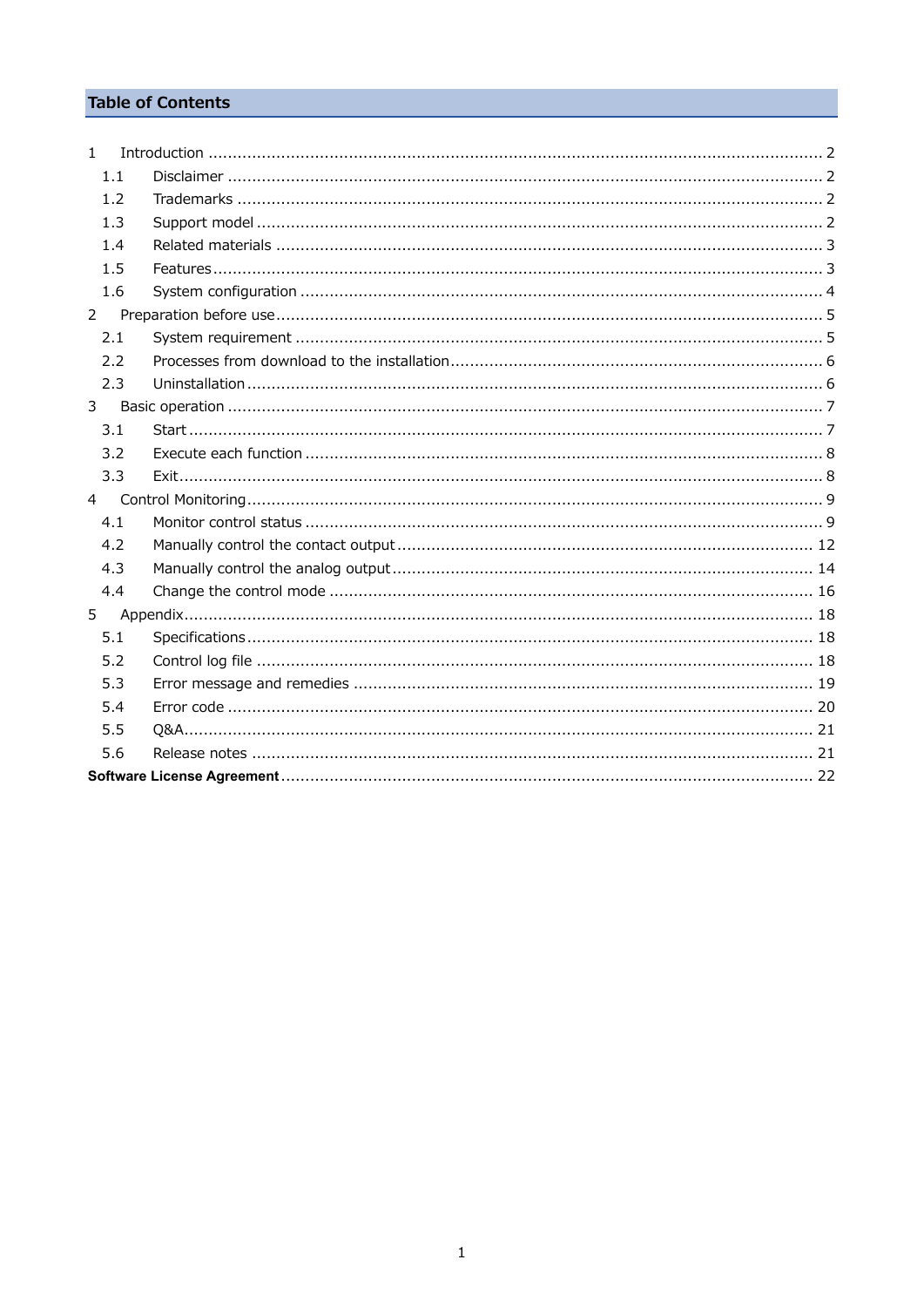### <span id="page-2-0"></span>**1 Introduction**

MITSUBISHI Energy Measuring Unit EcoMonitorPlus Control Unit Remote Monitoring Tool is software for monitoring control status and manually controlling the Control Unit connected to MITSUBISHI Energy Saving Data Collecting Server (EcoWebServer III) via EcoWebServer III.

This manual describes operation of Remote Monitoring Tool.

Please read this manual carefully and thoroughly to ensure correct use.

#### <span id="page-2-1"></span>**1.1 Disclaimer**

- ⚫ Please confirm "Software License Agreement" in the end of this book thoroughly when you use the software.
- ⚫ Our company shall not take any responsibilities for any damages that are received by any troubles in the system, legal troubles, use mistakes of the software, breakdowns or any other failures during its use caused by customers or any other third parties while using it.
- Since the software monitors and manually controls via EcoWebServer III, there may be a time lag or communication error depending on the network conditions. Mind not using it for urgent purposes.
- ⚫ When performing manual control, make sure that the equipment to be controlled and the surrounding environment are sufficiently safe before performing it carefully.
- Ensure to start the software each time you need it, and close it when desired operation is completed. Do not use it for a long-term continuous monitoring.
- ⚫ Make sure that communication connectivity between PC running the software and EcoWebServer III and between EcoWebServer III and the control unit is ensured.
- Screen images and operational procedures that have been described in this manual may be different according to the version of Microsoft Windows.

#### <span id="page-2-2"></span>**1.2 Trademarks**

- ⚫ Microsoft and Windows are registered trademarks of Microsoft Corporation in the United States and other countries.
- ⚫ MODBUS is a trademark of Schneider Electric USA Inc.
- ⚫ Ethernet is a trademark of Fuji Xerox Co., Ltd.
- ⚫ Other companies and product names herein are trademarks or registered trademarks of their respective owners.
- In the text, trademark symbols such as " $M$ " and " $\omega$ " may not be written.

### <span id="page-2-3"></span>**1.3 Support model**

| Item             | <b>Model</b>    |
|------------------|-----------------|
| EcoWebServer III | MES3-255C-EN    |
|                  | MES3-255C-DM-EN |
| Control Unit     | EMU4-CNT-MB     |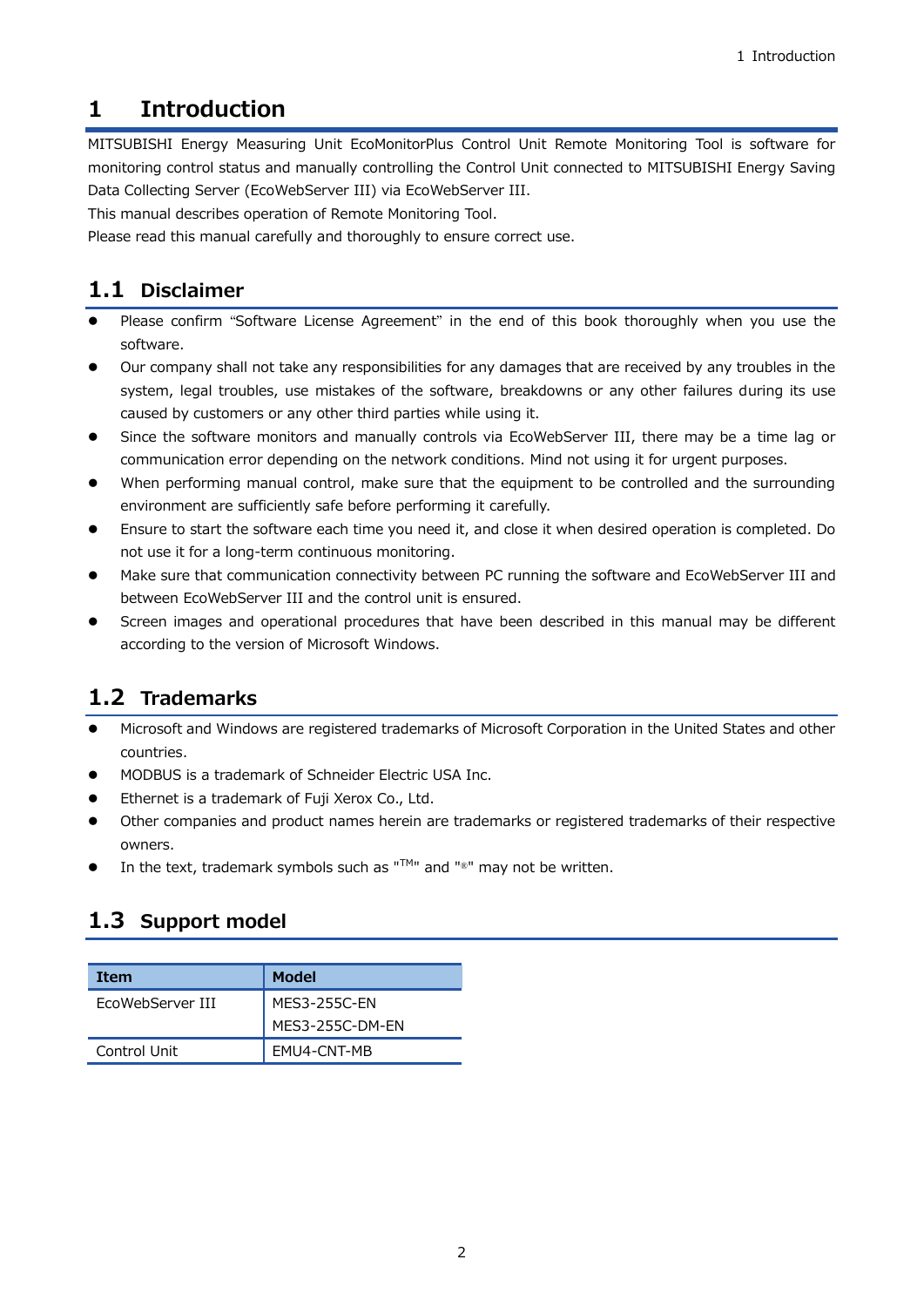#### <span id="page-3-0"></span>**1.4 Related materials**

| Ref. No. | <b>Title</b>                                          | <b>Model</b>    |
|----------|-------------------------------------------------------|-----------------|
| IB63E91  | Energy Measuring Unit Control Unit                    | EMU4-CNT-MB     |
|          | Control Unit Engineering Tool                         | EMU4-KNET       |
|          | User's Manual (Details)                               |                 |
| IB63652  | Energy Saving Data Collecting Server EcoWebServer III | MES3-255C-EN    |
|          | User's Manual (Hardware)                              |                 |
| IB63895  | Energy Saving Data Collecting Server EcoWebServer III | MES3-255C-DM-EN |
|          | User's Manual (Hardware)                              |                 |
| IB63918  | Energy Saving Data Collecting Server EcoWebServer III | MES3-255C-EN    |
|          | User's Manual (Operating)                             | MES3-255C-DM-EN |
| IB63919  | Energy Saving Data Collecting Server EcoWebServer III | MES3-255C-EN    |
|          | User's Manual (Setting)                               | MES3-255C-DM-EN |

#### <span id="page-3-1"></span>**1.5 Features**

● You can monitor output status of Control Unit connected to EcoWebServer III. Even if there is no LAN wiring to installation sites of the Control Unit, you can check the output status of the Control Unit from a remote location via EcoWebServer III.

⚫ Manual control of contact output and analog output is also possible.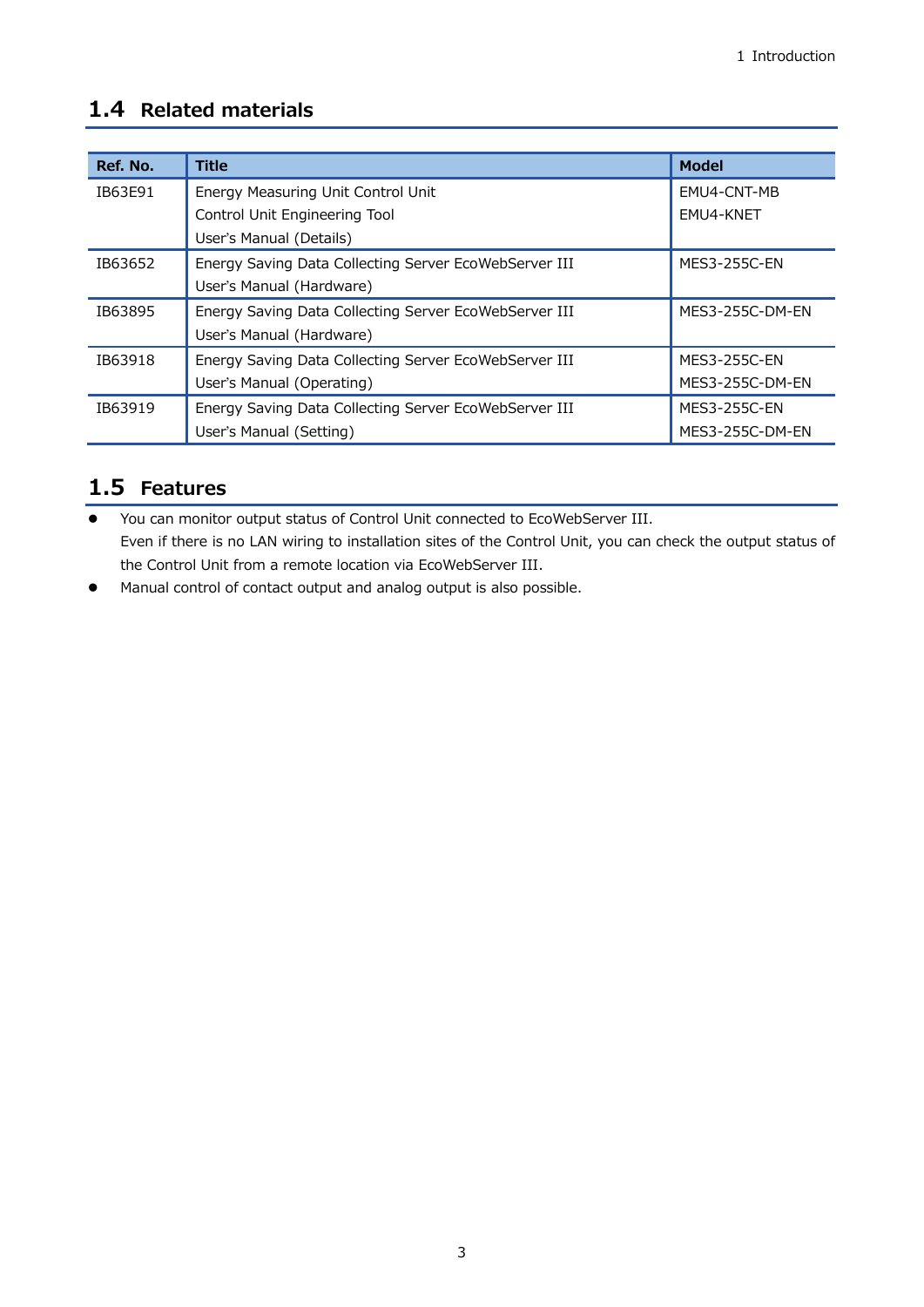#### <span id="page-4-0"></span>**1.6 System configuration**

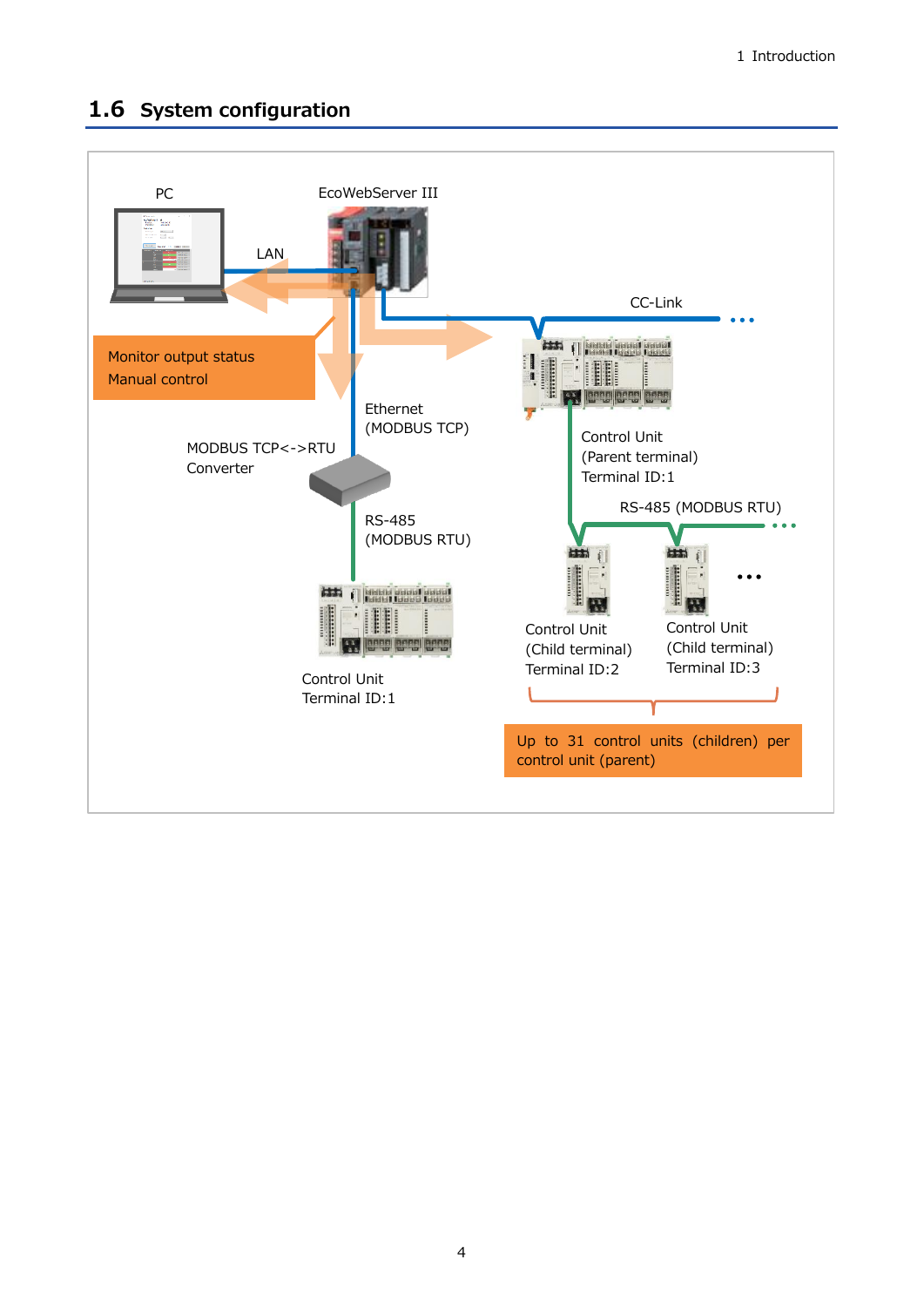### <span id="page-5-0"></span>**2 Preparation before use**

This chapter describes confirmation such as system requirements before using Remote Monitoring Tool.

### <span id="page-5-1"></span>**2.1 System requirement**

The system requirement for Remote Monitoring Tool to be operated normally is described as follows.

| <b>Hardware</b> |                                                            |  |  |  |  |
|-----------------|------------------------------------------------------------|--|--|--|--|
| <b>Items</b>    | <b>Contents</b>                                            |  |  |  |  |
| <b>CPU</b>      | It conforms to the system requirement for OS.              |  |  |  |  |
| Memory          | It conforms to the system requirement for OS.              |  |  |  |  |
| Hard disc       | About 100MB free space is necessary for the software.      |  |  |  |  |
| LAN port        | 100BASE-TX                                                 |  |  |  |  |
|                 | (For LAN connection with EcoWebServer III)                 |  |  |  |  |
| Display         | High-resolution display with XGA or more                   |  |  |  |  |
|                 | (It shall display 65536 colors and 1024×768 dots or more.) |  |  |  |  |
| Input devices   | Mouse and keyboard                                         |  |  |  |  |

| <b>Software</b> |                                        |  |  |  |  |
|-----------------|----------------------------------------|--|--|--|--|
| <b>Items</b>    | <b>Contents</b>                        |  |  |  |  |
| OS.             | Microsoft Windows 10 Pro (32bit/64bit) |  |  |  |  |
| NET Framework   | Microsoft .NET Framework 4.6.2         |  |  |  |  |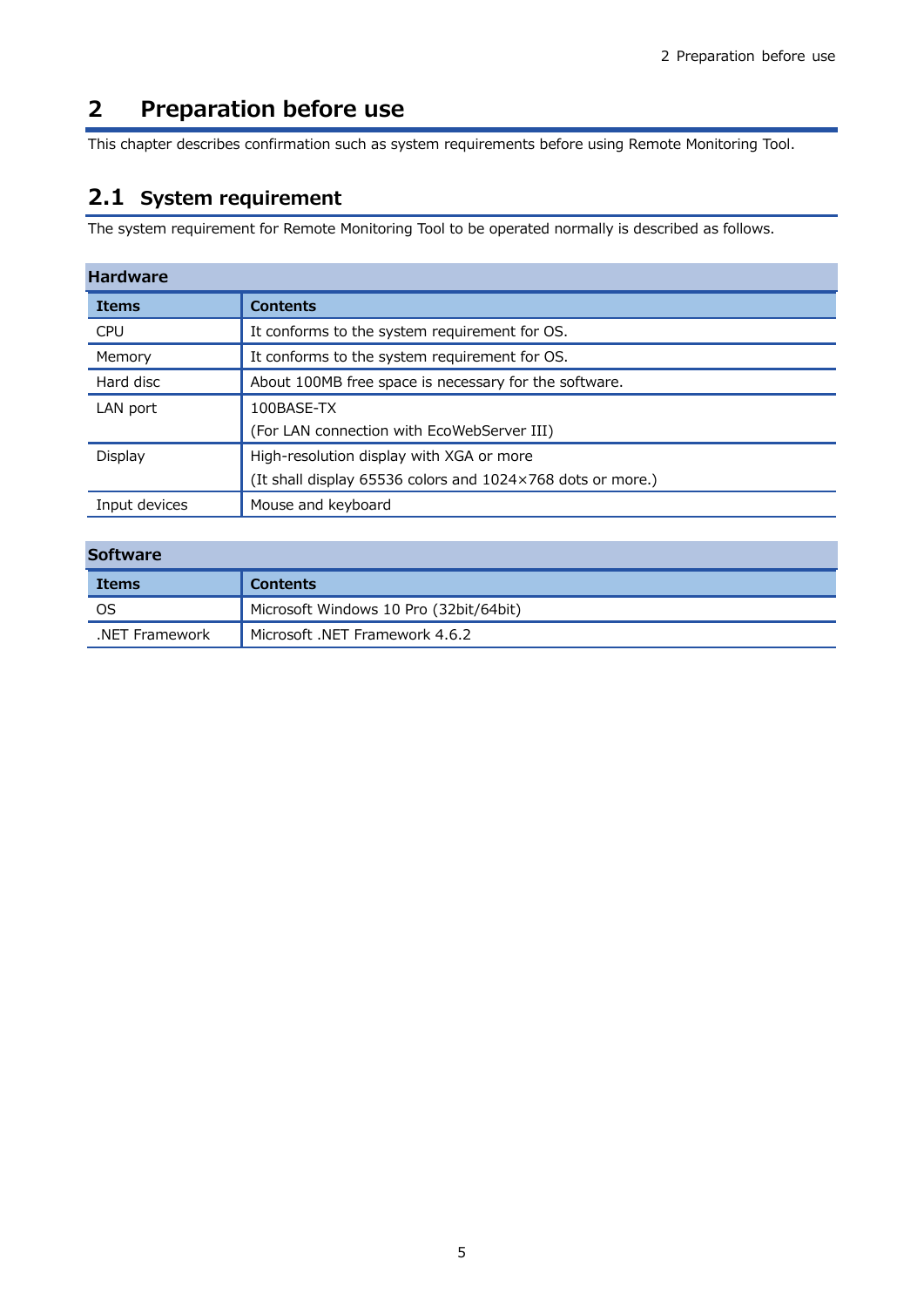### <span id="page-6-0"></span>**2.2 Processes from download to installation**

Remote Monitoring Tool can be downloaded from MITSUBISHI ELECTRIC global FA website.

It is possible to use it by unzipping downloaded compressed file and copying it onto an arbitrary place (C:¥Mitsubishi folder etc.).

Installation of Remote Monitoring Tool is unnecessary.

#### **Folder composition** When copying it onto the C:\Mitsubishi folder, compositions are as below.  $\Box$  $\times$  $\vee$  3 Home Share View  $\sim$  个  $\sqrt{\phantom{a}}$  « Mit... > Emu4... Ō C Search Emu4Remot..  $\leftarrow$   $\rightarrow$  $\checkmark$  $\lambda$  $\angle$   $\equiv$  Pictures Name  $> 2$  Videos  $\Box$  en  $\vee$  : Local Disk (C:) | ja Execute file $\vee$  Mitsubishi zh-Hans > Emu4RemoteMonitor Emu4RemoteMonitor.exe Emu4RemoteMonitor.exe.config PerfLogs > Program Files > Program Files (x86)  $\Box$  Temp Application folder  $>$  Users  $\angle$  Windows  $\vee$   $\prec$  $\rightarrow$ EE 5 items

- $\checkmark$  Do NOT copy it onto the program folder (C:\Program Files folder and C:\Program Files(x86) folder). It may not operate normally.
- ✓ Do NOT rename or delete the folders or files. It shall not operate normally.

### <span id="page-6-1"></span>**2.3 Uninstallation**

Please delete copied application folder ("Emu4RemoteMonitor" folder) when Remote Monitoring Tool becomes unnecessary.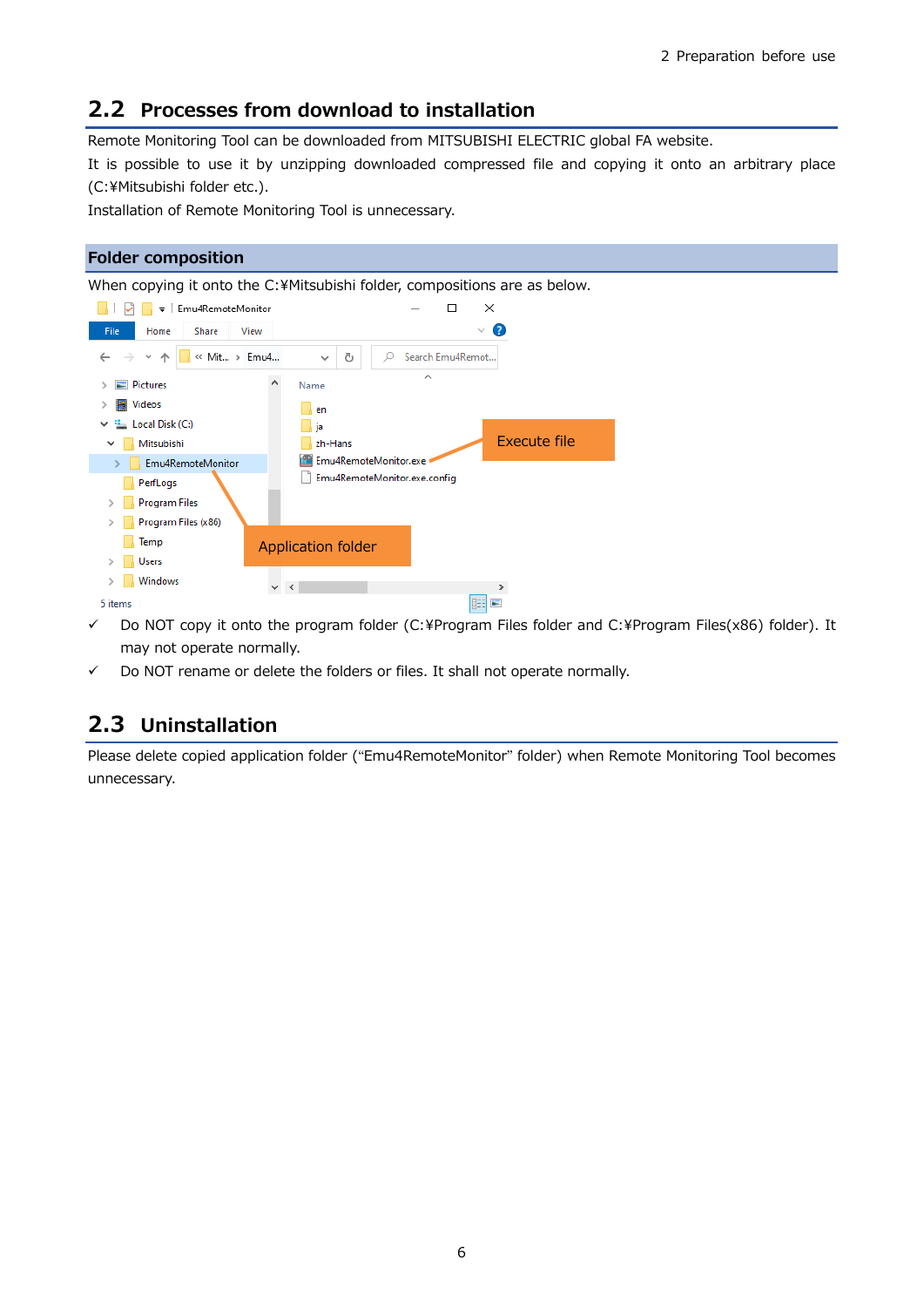### <span id="page-7-0"></span>**3 Basic operation**

This chapter explains a basic operation of Remote Monitoring Tool.

### <span id="page-7-1"></span>**3.1 Start**

Double-click the execution file of Remote Monitoring Tool (Emu4RemoteMonitor.exe).



#### **Create shortcut**

It is convenient to create a shortcut of the execution file.

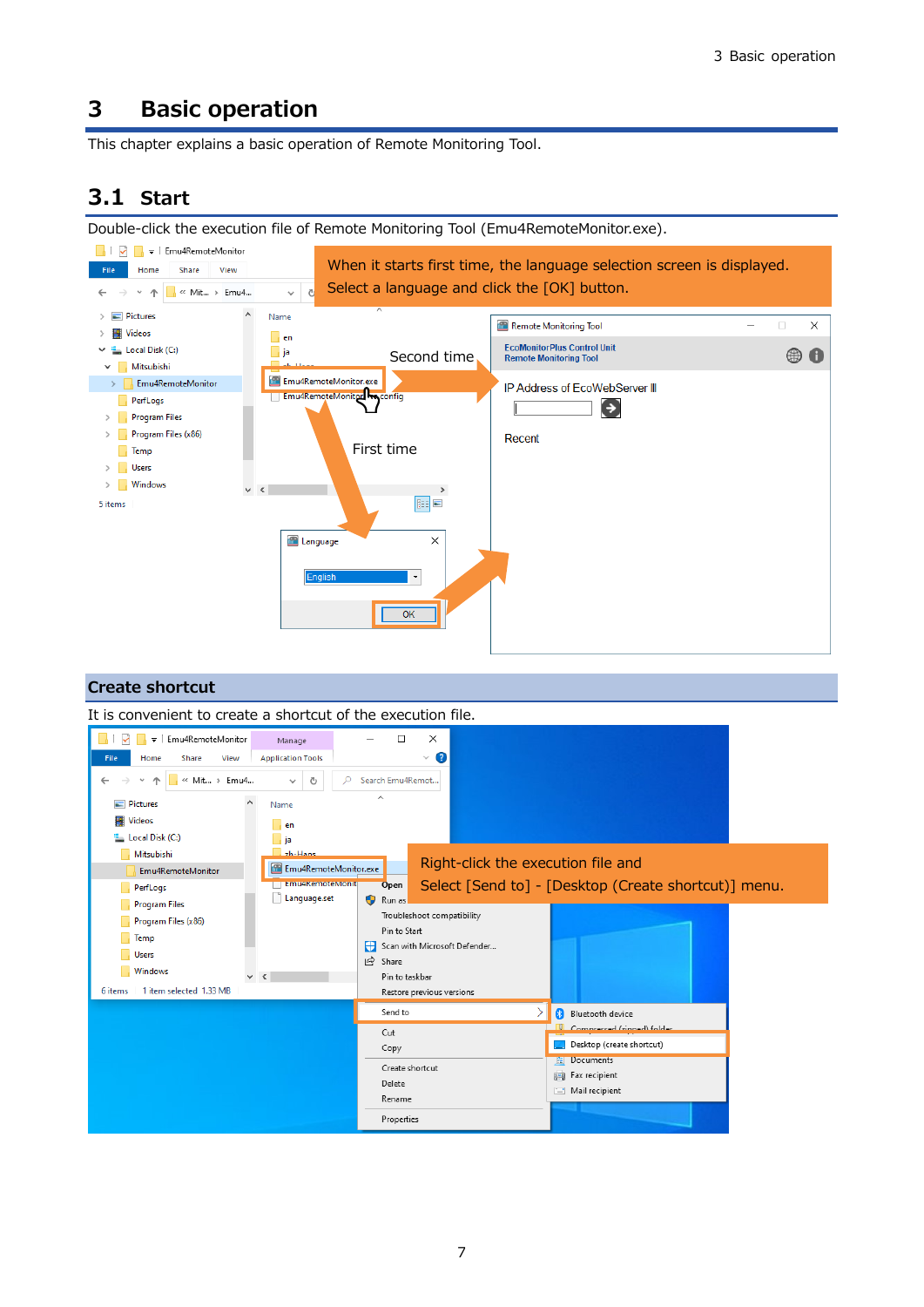#### <span id="page-8-0"></span>**3.2 Execute each function**



### <span id="page-8-1"></span>**3.3 Exit**

Please exit by clicking the [X] button in the window.

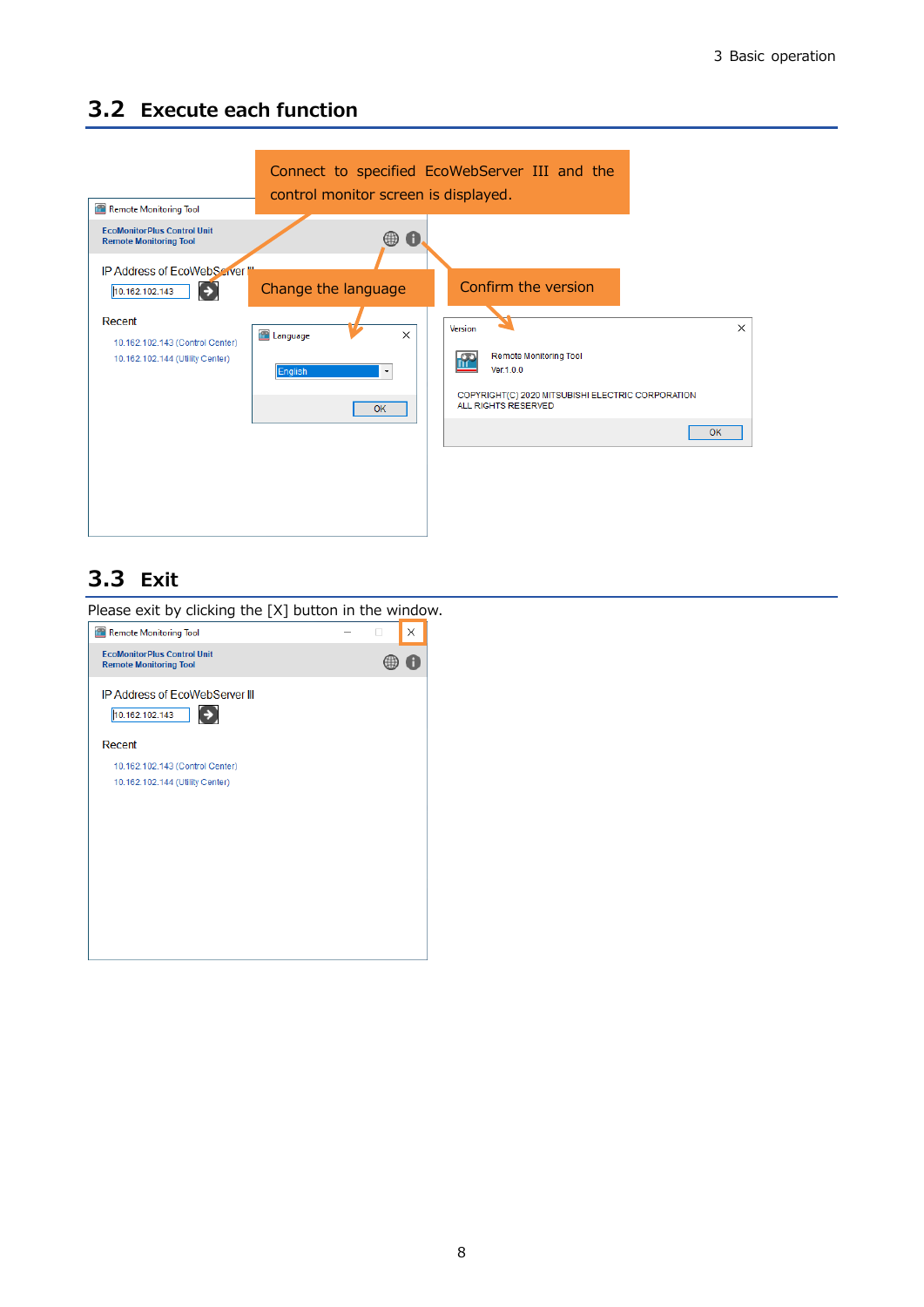### <span id="page-9-0"></span>**4 Control Monitoring**

This chapter describes procedures for monitoring control status of the Control Unit and also procedures for manual control.

#### <span id="page-9-1"></span>**4.1 Monitor control status**

**1.** Enter an IP address of EcoWebServer III and click the  $\begin{bmatrix} \blacklozenge \end{bmatrix}$  button.



**2.** Enter control conditions and click the [Start Monitor] button.

■When CC-Link is selected as a network type



| <b>Items</b> | <b>Contents</b>                       |
|--------------|---------------------------------------|
| CC-Link      | Specify a CC-Link Station No. of the  |
| station      | Control Unit.                         |
| no.          |                                       |
| Terminal     | Specify the range of terminal IDs to  |
| ID           | monitor.                              |
|              | The terminal ID is set in the control |
|              | unit engineering tool.                |
|              |                                       |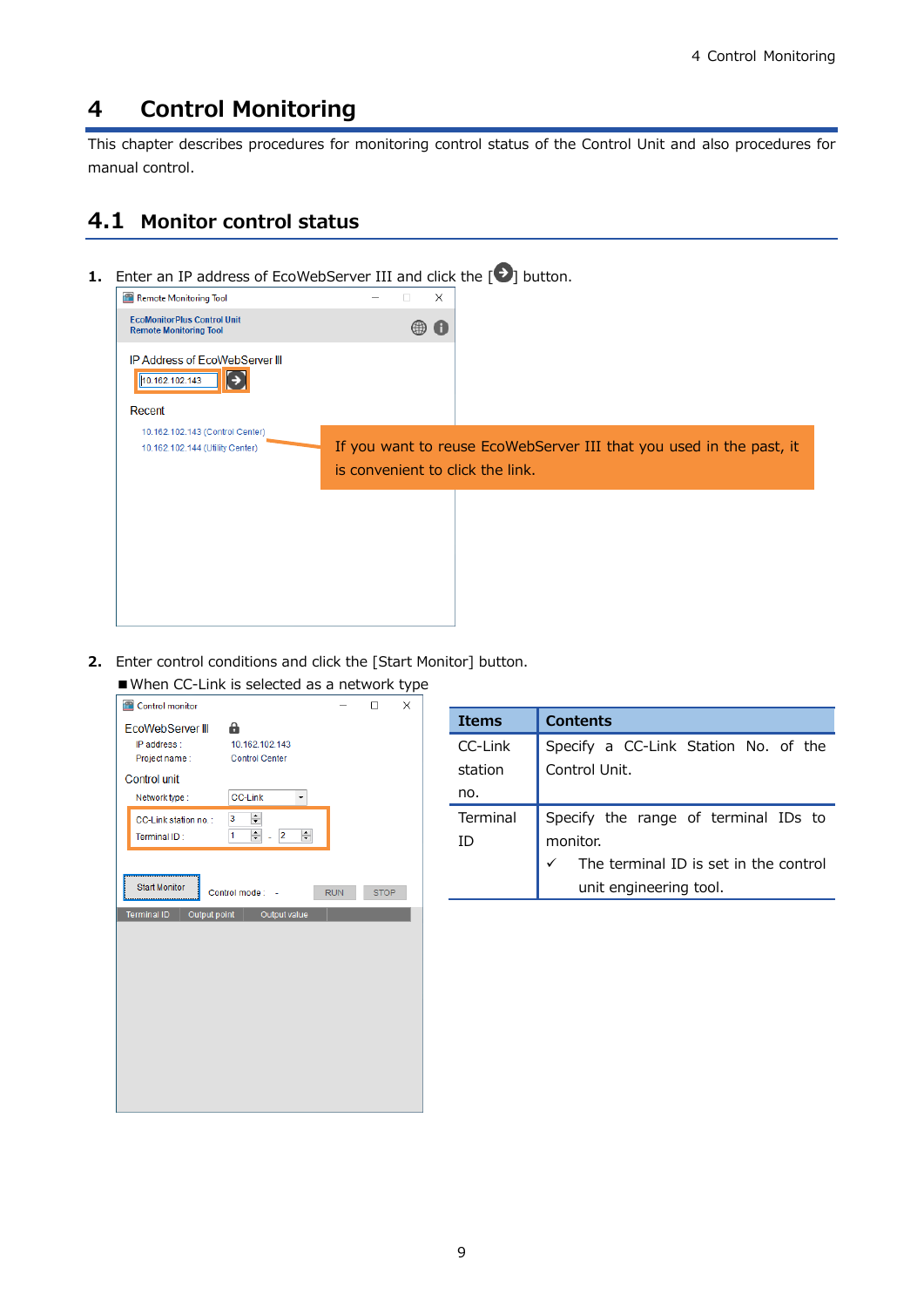■ When MODBUS RTU is selected as a network type

|                                                                      | Control monitor             |                        |  | п | × |  |  |
|----------------------------------------------------------------------|-----------------------------|------------------------|--|---|---|--|--|
|                                                                      | EcoWebServer III            | а                      |  |   |   |  |  |
|                                                                      | IP address :                | 10.162.102.143         |  |   |   |  |  |
|                                                                      | Project name :              | <b>Control Center</b>  |  |   |   |  |  |
|                                                                      | <b>Control unit</b>         |                        |  |   |   |  |  |
|                                                                      | Network type:               | <b>MODBUS RTU</b><br>٠ |  |   |   |  |  |
|                                                                      | IP address :                | 192.168.3.10           |  |   |   |  |  |
|                                                                      | Port no.:                   | $\div$<br>502          |  |   |   |  |  |
|                                                                      | Slave address :             | $\div$<br>1            |  |   |   |  |  |
|                                                                      |                             |                        |  |   |   |  |  |
| <b>Start Monitor</b><br>Control mode: -<br><b>RUN</b><br><b>STOP</b> |                             |                        |  |   |   |  |  |
|                                                                      |                             |                        |  |   |   |  |  |
|                                                                      | Terminal ID<br>Output point | Output value           |  |   |   |  |  |
|                                                                      |                             |                        |  |   |   |  |  |
|                                                                      |                             |                        |  |   |   |  |  |
|                                                                      |                             |                        |  |   |   |  |  |
|                                                                      |                             |                        |  |   |   |  |  |
|                                                                      |                             |                        |  |   |   |  |  |
|                                                                      |                             |                        |  |   |   |  |  |
|                                                                      |                             |                        |  |   |   |  |  |
|                                                                      |                             |                        |  |   |   |  |  |
|                                                                      |                             |                        |  |   |   |  |  |
|                                                                      |                             |                        |  |   |   |  |  |

| <b>Items</b> | <b>Contents</b>                        |
|--------------|----------------------------------------|
| IP address   | Enter an IP address of the MODBUS      |
|              | TCP<->RTU converter.                   |
| Port no.     | <b>Fixed 502.</b>                      |
| Slave        | Specify a slave address of the Control |
| address      | Unit.                                  |

**3.** The control status is displayed.

The control status is automatically updated every 10 seconds.

| Control monitor      |                                 |                                                 |            | п              | × |
|----------------------|---------------------------------|-------------------------------------------------|------------|----------------|---|
| EcoWebServer III     | а                               |                                                 |            |                |   |
| IP address:          |                                 | 10.162.102.143                                  |            |                |   |
| Project name:        |                                 | <b>Control Center</b>                           |            |                |   |
| Control unit         |                                 |                                                 |            |                |   |
| Network type:        |                                 | <b>CC-Link</b>                                  |            |                |   |
| CC-Link station no.: | 3                               | $\frac{1}{\nu}$                                 |            |                |   |
| Terminal ID:         | 1                               | $\frac{1}{\tau}$<br>$\hat{=}$<br>$\overline{2}$ |            |                |   |
|                      |                                 |                                                 |            |                |   |
|                      |                                 |                                                 |            |                |   |
|                      |                                 |                                                 |            |                |   |
| <b>Stop Monitor</b>  |                                 | <b>RUN</b><br>Control mode:                     | <b>RUN</b> | <b>STOP</b>    |   |
| <b>Terminal ID</b>   |                                 |                                                 |            |                |   |
|                      | Output point<br>DY <sub>1</sub> | ON                                              |            | Manual control |   |
| 1                    | DY <sub>2</sub>                 | <b>OFF</b>                                      |            | Manual control |   |
|                      | DY3                             | ON                                              |            | Manual control |   |
|                      |                                 | 7.2 <sub>m</sub> A                              |            | Manual control |   |
| $\overline{2}$       | Analog<br>DY <sub>1</sub>       | ON                                              |            | Manual control |   |
|                      | DY <sub>2</sub>                 | <b>OFF</b>                                      |            | Manual control |   |
|                      | DY3                             | ON                                              |            | Manual control |   |
|                      |                                 | 1V                                              |            | Manual control |   |
|                      | Analog                          |                                                 |            |                |   |
|                      |                                 |                                                 |            |                |   |
|                      |                                 |                                                 |            |                |   |
|                      |                                 |                                                 |            |                |   |
|                      |                                 |                                                 |            |                |   |
| 12:16:48 Updated     |                                 |                                                 |            |                |   |

Update time (hours: minutes: seconds) is displayed at the bottom left on the screen. If an error occurs, notation will come up as follows. HH:MM:SS Error (xxx) \*xxx is an error code. For details on the error code, refer to ["5.4Error code"](#page-20-0).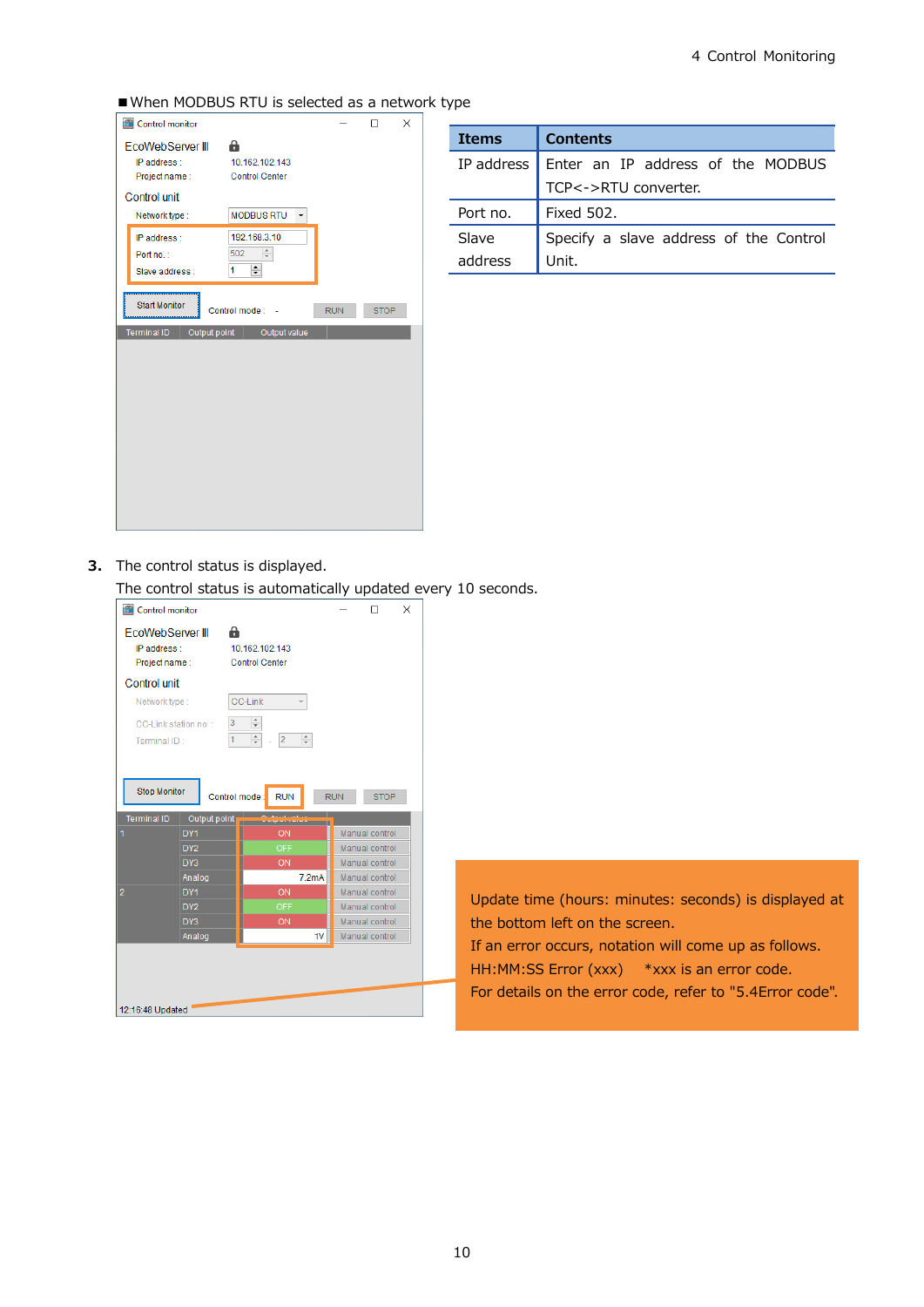$\checkmark$  If you specify a terminal ID that is not actually connected, the display will be as follows.

| Control monitor      |                 |                           |            | $\Box$         | X |
|----------------------|-----------------|---------------------------|------------|----------------|---|
| EcoWebServer III     | a               |                           |            |                |   |
| IP address:          |                 | 10.162.102.143            |            |                |   |
| Project name:        |                 | <b>Control Center</b>     |            |                |   |
| Control unit         |                 |                           |            |                |   |
|                      |                 |                           |            |                |   |
| Network type:        |                 | CC-Link                   |            |                |   |
| CC-Link station no.: |                 | ÷                         |            |                |   |
| Terminal ID:         |                 | $\div$<br>$3 \frac{4}{7}$ |            |                |   |
|                      |                 |                           |            |                |   |
|                      |                 |                           |            |                |   |
| <b>Stop Monitor</b>  |                 |                           |            |                |   |
|                      |                 | Control mode: RUN         | <b>RUN</b> | <b>STOP</b>    |   |
| <b>Terminal ID</b>   | Output point    | Output value              |            |                |   |
|                      | DY <sub>1</sub> | ON                        |            | Manual control |   |
|                      | DY <sub>2</sub> | <b>OFF</b>                |            | Manual control |   |
|                      | DY3             | ON                        |            | Manual control |   |
|                      | Analog          | 7.2mA                     |            | Manual control |   |
| $\overline{2}$       | DY <sub>1</sub> | ON                        |            | Manual control |   |
|                      | DY <sub>2</sub> | <b>OFF</b>                |            | Manual control |   |
|                      |                 |                           |            |                |   |
|                      | DY3             | ON                        |            | Manual control |   |
|                      | Analog          | 4M                        |            | Manual control |   |
| 3                    | DY <sub>1</sub> | <b>OFF</b>                |            | Manual control |   |
|                      | DY <sub>2</sub> | <b>OFF</b>                |            | Manuel control |   |
|                      | DY3             | <b>OFF</b>                |            | Manual control |   |
|                      | Analog          | 0                         |            | Manual control |   |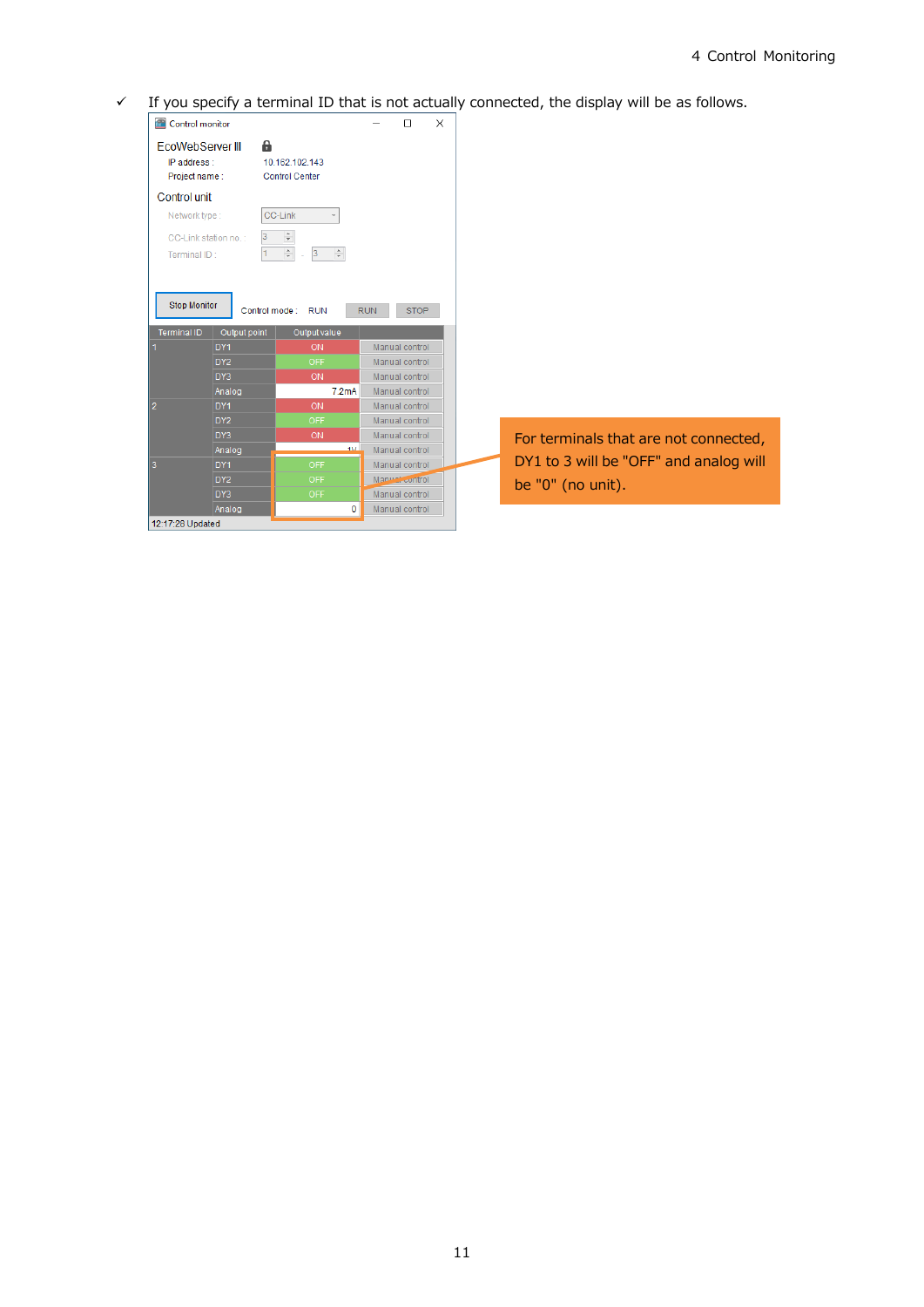#### <span id="page-12-0"></span>**4.2 Manually control the contact output**

**1.** In the case of monitoring, click the [Stop Monitor] button.



**2.** Click the [Manual control] button for a row you want to control.

| EcoWebServer III<br>A<br>IP address:<br>10.162.102.143<br><b>Control Center</b><br>Project name:<br>Control unit<br><b>CC-Link</b><br>Network type:<br>$\div$<br>3<br>CC-Link station no.:<br>$\div$<br>$\Rightarrow$<br>1<br>2<br>Terminal ID:<br><b>Start Monitor</b><br><b>RUN</b><br><b>STOP</b><br>Control mode: RUN<br><b>Terminal ID</b><br>Output point<br>Output value<br>Manual control<br>DY <sub>1</sub><br>ON<br>1<br>Manual control<br>DY <sub>2</sub><br><b>OFF</b><br>DY3<br>Manual control<br>ON<br>7.2 <sub>m</sub> A<br>Manual control<br>Analog<br>$\overline{a}$<br>DY <sub>1</sub><br>ON<br>Manual control<br>DY <sub>2</sub><br>Manual control<br><b>OFF</b><br>DY3<br>Manual control<br>ON<br>1V<br>Analog<br>Manual control<br>12:17:58 Updated | æ<br>Control monitor |  |  |  | п | × |  |  |
|--------------------------------------------------------------------------------------------------------------------------------------------------------------------------------------------------------------------------------------------------------------------------------------------------------------------------------------------------------------------------------------------------------------------------------------------------------------------------------------------------------------------------------------------------------------------------------------------------------------------------------------------------------------------------------------------------------------------------------------------------------------------------|----------------------|--|--|--|---|---|--|--|
|                                                                                                                                                                                                                                                                                                                                                                                                                                                                                                                                                                                                                                                                                                                                                                          |                      |  |  |  |   |   |  |  |
|                                                                                                                                                                                                                                                                                                                                                                                                                                                                                                                                                                                                                                                                                                                                                                          |                      |  |  |  |   |   |  |  |
|                                                                                                                                                                                                                                                                                                                                                                                                                                                                                                                                                                                                                                                                                                                                                                          |                      |  |  |  |   |   |  |  |
|                                                                                                                                                                                                                                                                                                                                                                                                                                                                                                                                                                                                                                                                                                                                                                          |                      |  |  |  |   |   |  |  |
|                                                                                                                                                                                                                                                                                                                                                                                                                                                                                                                                                                                                                                                                                                                                                                          |                      |  |  |  |   |   |  |  |
|                                                                                                                                                                                                                                                                                                                                                                                                                                                                                                                                                                                                                                                                                                                                                                          |                      |  |  |  |   |   |  |  |
|                                                                                                                                                                                                                                                                                                                                                                                                                                                                                                                                                                                                                                                                                                                                                                          |                      |  |  |  |   |   |  |  |
|                                                                                                                                                                                                                                                                                                                                                                                                                                                                                                                                                                                                                                                                                                                                                                          |                      |  |  |  |   |   |  |  |
|                                                                                                                                                                                                                                                                                                                                                                                                                                                                                                                                                                                                                                                                                                                                                                          |                      |  |  |  |   |   |  |  |
|                                                                                                                                                                                                                                                                                                                                                                                                                                                                                                                                                                                                                                                                                                                                                                          |                      |  |  |  |   |   |  |  |
|                                                                                                                                                                                                                                                                                                                                                                                                                                                                                                                                                                                                                                                                                                                                                                          |                      |  |  |  |   |   |  |  |
|                                                                                                                                                                                                                                                                                                                                                                                                                                                                                                                                                                                                                                                                                                                                                                          |                      |  |  |  |   |   |  |  |
|                                                                                                                                                                                                                                                                                                                                                                                                                                                                                                                                                                                                                                                                                                                                                                          |                      |  |  |  |   |   |  |  |
|                                                                                                                                                                                                                                                                                                                                                                                                                                                                                                                                                                                                                                                                                                                                                                          |                      |  |  |  |   |   |  |  |
|                                                                                                                                                                                                                                                                                                                                                                                                                                                                                                                                                                                                                                                                                                                                                                          |                      |  |  |  |   |   |  |  |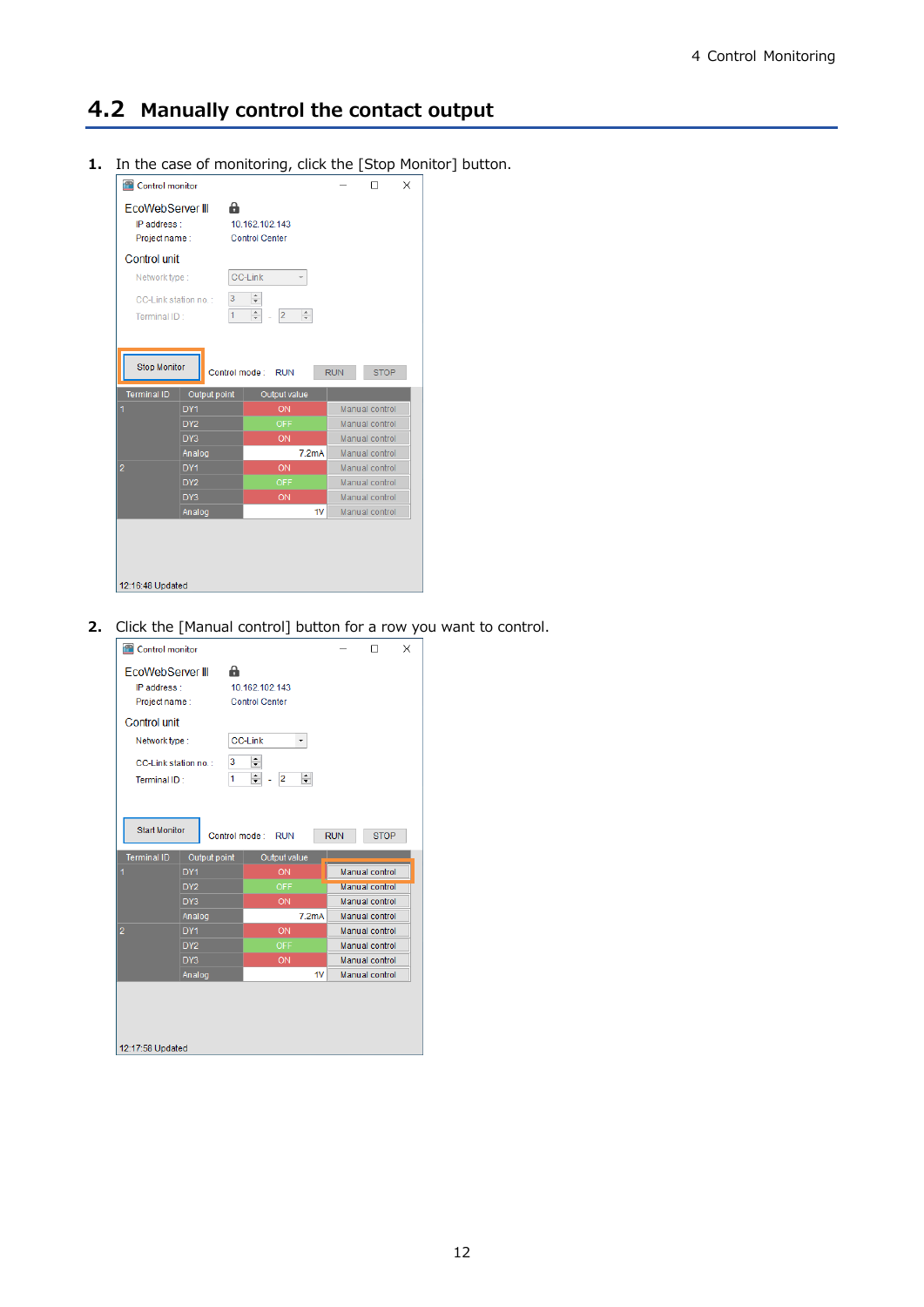If the "Verify password" screen is displayed, enter the password for maintenance of EcoWebServer III and click the [OK] button.

| Verify password               |  |
|-------------------------------|--|
| Password of EcoWebServer III: |  |
| *******                       |  |
|                               |  |
| OK                            |  |
|                               |  |
|                               |  |

**3.** The "Contact output – Manual control" screen is displayed. Select an output value and click the [Execute] button.

|                                 | Sciece an oacpac value and click |   |
|---------------------------------|----------------------------------|---|
| Contact output - Manual control |                                  | × |
| Terminal ID:                    |                                  |   |
| Output point:                   | DY <sub>1</sub>                  |   |
| Output value :                  | חחר                              |   |
| Execute                         |                                  |   |
|                                 |                                  |   |

**4.** If the control mode is RUN, the following confirmation message will be displayed.

Click the [Yes] button to set the control mode to STOP.



**5.** The output value is updated.

| 6<br>EcoWebServer III<br>Indicates that the EcoWebServer III password has been authenticated.<br>IP address :<br>10.162.102.143<br>You can skip entering the password until you close the screen.<br>Project name:<br><b>Control Center</b><br>Control unit<br><b>CC-Link</b><br>Network type :<br>$\blacktriangledown$<br>$\left  \div \right $<br>3<br>CC-Link station no.:<br>$\left  \div \right $ .<br>$\div$<br>$\overline{2}$<br>1<br>Terminal ID:<br><b>Start Monitor</b><br><b>STOP</b><br>Control mode: STOP<br><b>RUN</b><br><b>Terminal ID</b><br>Output point<br><b>Output value</b><br>DY <sub>1</sub><br>Manual control<br><b>OFF</b><br>DY <sub>2</sub><br>Manual control<br><b>OFF</b><br>DY3<br>ON<br>Manual control<br>Analog<br>7.2 <sub>m</sub> A<br>Manual control<br>DY <sub>1</sub><br>ON<br>$\overline{2}$<br>Manual control<br>DY <sub>2</sub><br><b>OFF</b><br>Manual control<br>DY3<br>ON<br>Manual control<br>1 <sub>V</sub><br>Manual control<br>Analog | æ<br>Control monitor |  | $\Box$ | $\times$ |
|---------------------------------------------------------------------------------------------------------------------------------------------------------------------------------------------------------------------------------------------------------------------------------------------------------------------------------------------------------------------------------------------------------------------------------------------------------------------------------------------------------------------------------------------------------------------------------------------------------------------------------------------------------------------------------------------------------------------------------------------------------------------------------------------------------------------------------------------------------------------------------------------------------------------------------------------------------------------------------------|----------------------|--|--------|----------|
|                                                                                                                                                                                                                                                                                                                                                                                                                                                                                                                                                                                                                                                                                                                                                                                                                                                                                                                                                                                       |                      |  |        |          |
|                                                                                                                                                                                                                                                                                                                                                                                                                                                                                                                                                                                                                                                                                                                                                                                                                                                                                                                                                                                       |                      |  |        |          |
|                                                                                                                                                                                                                                                                                                                                                                                                                                                                                                                                                                                                                                                                                                                                                                                                                                                                                                                                                                                       |                      |  |        |          |
|                                                                                                                                                                                                                                                                                                                                                                                                                                                                                                                                                                                                                                                                                                                                                                                                                                                                                                                                                                                       |                      |  |        |          |
|                                                                                                                                                                                                                                                                                                                                                                                                                                                                                                                                                                                                                                                                                                                                                                                                                                                                                                                                                                                       |                      |  |        |          |
|                                                                                                                                                                                                                                                                                                                                                                                                                                                                                                                                                                                                                                                                                                                                                                                                                                                                                                                                                                                       |                      |  |        |          |
|                                                                                                                                                                                                                                                                                                                                                                                                                                                                                                                                                                                                                                                                                                                                                                                                                                                                                                                                                                                       |                      |  |        |          |
|                                                                                                                                                                                                                                                                                                                                                                                                                                                                                                                                                                                                                                                                                                                                                                                                                                                                                                                                                                                       |                      |  |        |          |
|                                                                                                                                                                                                                                                                                                                                                                                                                                                                                                                                                                                                                                                                                                                                                                                                                                                                                                                                                                                       |                      |  |        |          |
|                                                                                                                                                                                                                                                                                                                                                                                                                                                                                                                                                                                                                                                                                                                                                                                                                                                                                                                                                                                       |                      |  |        |          |
|                                                                                                                                                                                                                                                                                                                                                                                                                                                                                                                                                                                                                                                                                                                                                                                                                                                                                                                                                                                       |                      |  |        |          |
|                                                                                                                                                                                                                                                                                                                                                                                                                                                                                                                                                                                                                                                                                                                                                                                                                                                                                                                                                                                       |                      |  |        |          |
|                                                                                                                                                                                                                                                                                                                                                                                                                                                                                                                                                                                                                                                                                                                                                                                                                                                                                                                                                                                       |                      |  |        |          |
|                                                                                                                                                                                                                                                                                                                                                                                                                                                                                                                                                                                                                                                                                                                                                                                                                                                                                                                                                                                       |                      |  |        |          |
|                                                                                                                                                                                                                                                                                                                                                                                                                                                                                                                                                                                                                                                                                                                                                                                                                                                                                                                                                                                       |                      |  |        |          |
|                                                                                                                                                                                                                                                                                                                                                                                                                                                                                                                                                                                                                                                                                                                                                                                                                                                                                                                                                                                       |                      |  |        |          |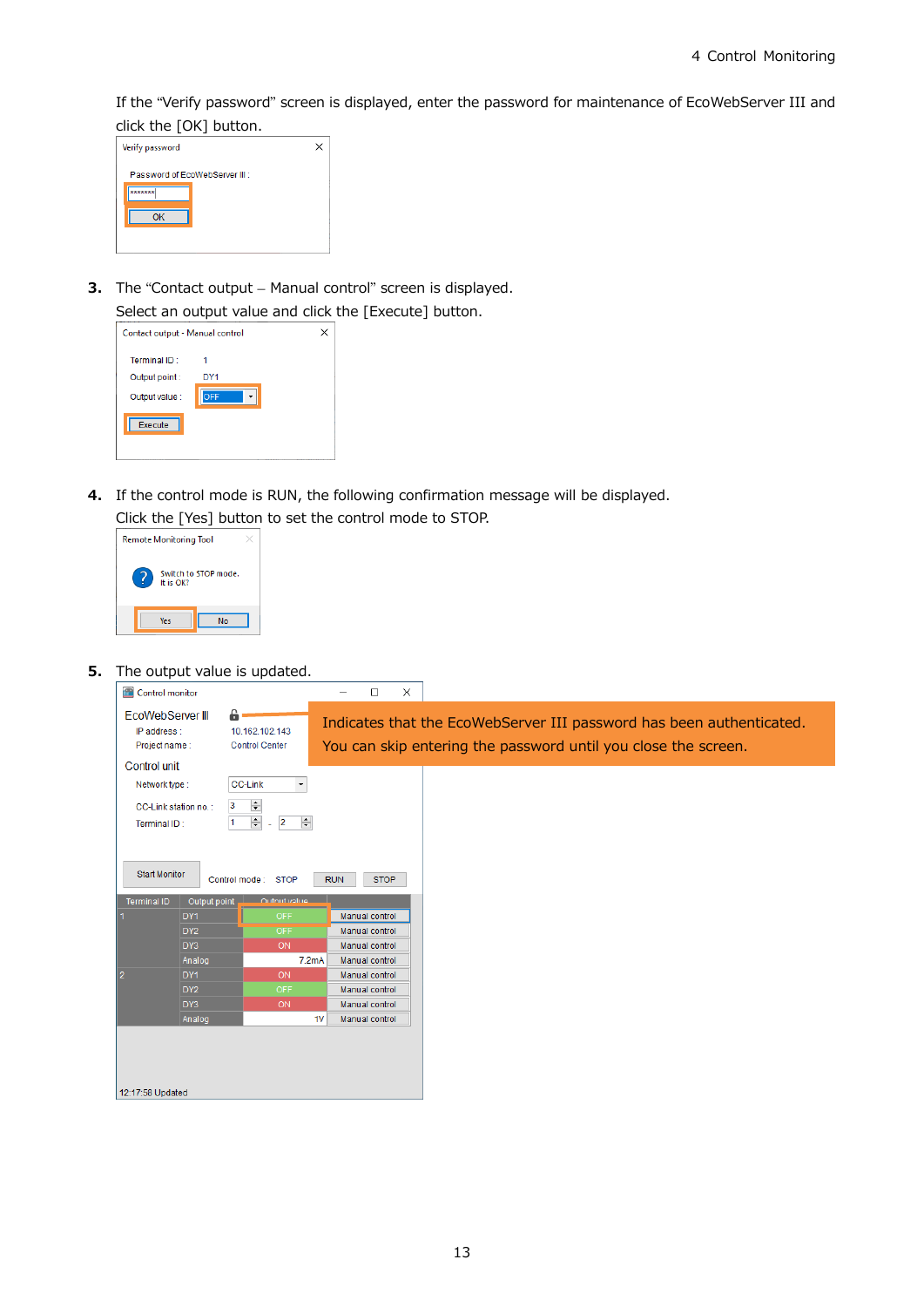#### <span id="page-14-0"></span>**4.3 Manually control the analog output**

**1.** In the case of monitoring, click the [Stop Monitor] button.



**2.** Click the [Manual control] button for a row you want to control.

| æ<br>Control monitor                             |                 |                                              |                  |            | □                     | × |
|--------------------------------------------------|-----------------|----------------------------------------------|------------------|------------|-----------------------|---|
| EcoWebServer III<br>IP address:<br>Project name: |                 | а<br>10.162.102.143<br><b>Control Center</b> |                  |            |                       |   |
| Control unit                                     |                 |                                              |                  |            |                       |   |
| Network type:                                    |                 | <b>CC-Link</b>                               |                  |            |                       |   |
| CC-Link station no.:<br>Terminal ID:             |                 | ÷۱<br>3<br>$\div$<br>1                       | 싂<br>2           |            |                       |   |
| <b>Start Monitor</b>                             |                 | Control mode: RUN                            |                  | <b>RUN</b> | <b>STOP</b>           |   |
| <b>Terminal ID</b>                               | Output point    |                                              | Output value     |            |                       |   |
| 1                                                | DY <sub>1</sub> |                                              | ON               |            | Manual control        |   |
|                                                  | DY <sub>2</sub> |                                              | <b>OFF</b>       |            | Manual control        |   |
|                                                  | DY3             |                                              | ON               |            | Manual control        |   |
|                                                  | Analog          |                                              | 7.2 <sub>m</sub> |            | Manual control        |   |
| $\overline{a}$                                   | DY <sub>1</sub> |                                              | ON               |            | <b>Manual control</b> |   |
|                                                  | DY <sub>2</sub> |                                              | <b>OFF</b>       |            | Manual control        |   |
|                                                  | DY3             |                                              | ON               |            | Manual control        |   |
|                                                  | Analog          |                                              |                  | 1V         | Manual control        |   |
| 12:17:58 Updated                                 |                 |                                              |                  |            |                       |   |
|                                                  |                 |                                              |                  |            |                       |   |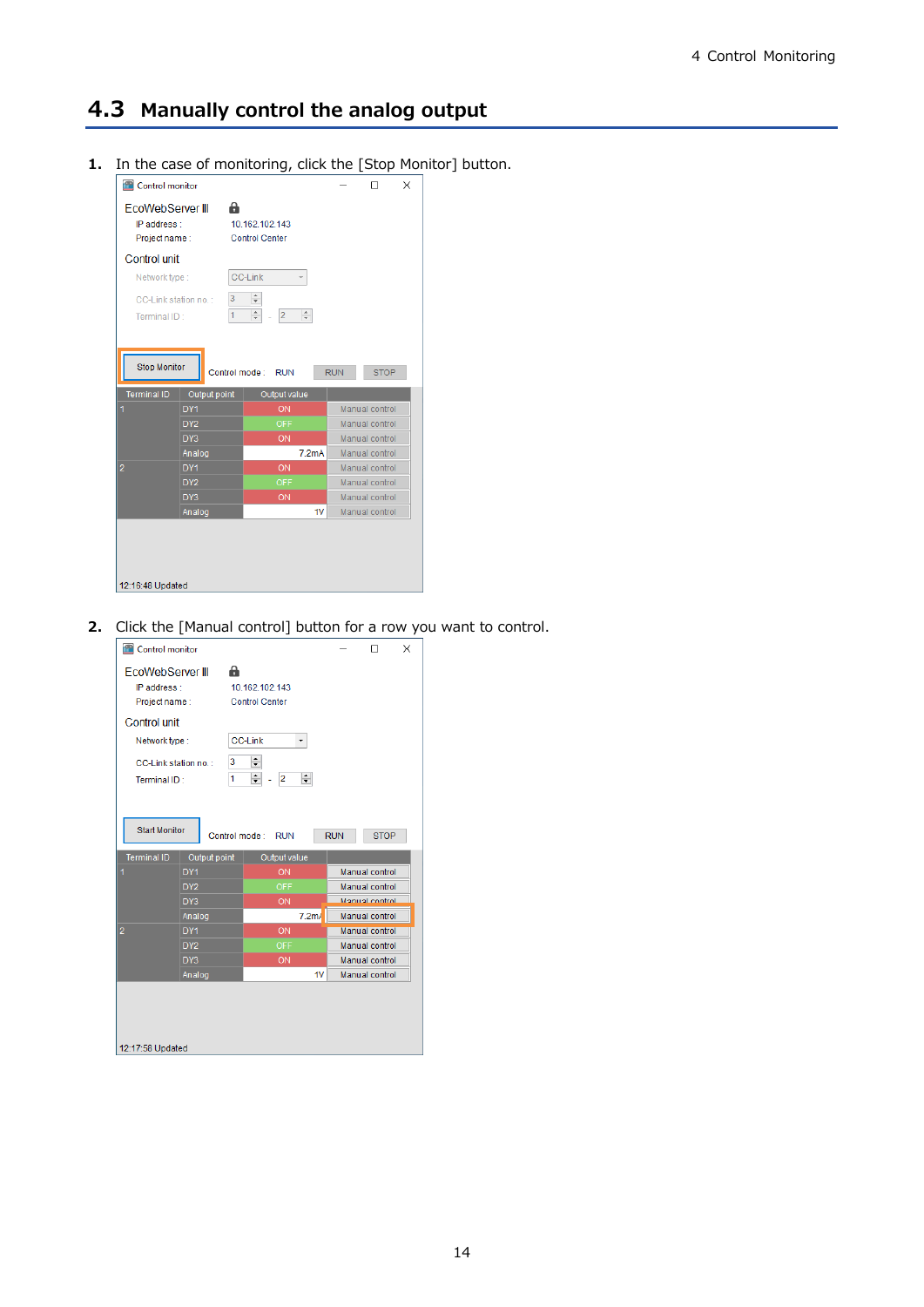**3.** If the "Verify password" screen is displayed, enter a password for maintenance of EcoWebServer III and click the [OK] button.

| $1.0011$ $1.0011$ $1.0011$ $1.0011$ |  |
|-------------------------------------|--|
| Verify password                     |  |
| Password of EcoWebServer III:       |  |
| *******                             |  |
| ΩK                                  |  |
|                                     |  |
|                                     |  |

**4.** The "Analog output – Manual control" screen is displayed. Enter an output value and click the [Execute] button.

| Analog output - Manual control |                      | × |
|--------------------------------|----------------------|---|
| Terminal ID:                   |                      |   |
| Output point:                  | Analog               |   |
| Output value :                 | 12.345<br>$(4-20mA)$ |   |
| Execute                        |                      |   |
|                                |                      |   |

**5.** If the control mode is RUN, the following confirmation message will be displayed.

Click the [Yes] button to set the control mode to STOP.



**6.** The output value is updated.

| 6<br>EcoWebServer III<br>Indicates that the EcoWebServer III password has been authenticated.<br>IP address :<br>10.162.102.143<br>You can skip entering the password until you close the screen.<br>Project name:<br><b>Control Center</b><br>Control unit<br><b>CC-Link</b><br>Network type :<br>$\blacktriangledown$<br>$\div$<br>3<br>CC-Link station no.:<br>$\left  \div \right $<br>$\div$ - 2<br>11<br>Terminal ID:<br><b>Start Monitor</b><br><b>STOP</b><br>Control mode: STOP<br><b>RUN</b> |
|--------------------------------------------------------------------------------------------------------------------------------------------------------------------------------------------------------------------------------------------------------------------------------------------------------------------------------------------------------------------------------------------------------------------------------------------------------------------------------------------------------|
|                                                                                                                                                                                                                                                                                                                                                                                                                                                                                                        |
|                                                                                                                                                                                                                                                                                                                                                                                                                                                                                                        |
|                                                                                                                                                                                                                                                                                                                                                                                                                                                                                                        |
|                                                                                                                                                                                                                                                                                                                                                                                                                                                                                                        |
| <b>Terminal ID</b><br>Output point<br>Output value                                                                                                                                                                                                                                                                                                                                                                                                                                                     |
| DY <sub>1</sub><br>ON<br>Manual control                                                                                                                                                                                                                                                                                                                                                                                                                                                                |
| DY <sub>2</sub><br><b>OFF</b><br>Manual control                                                                                                                                                                                                                                                                                                                                                                                                                                                        |
| DY3<br>ON.<br>Manual control                                                                                                                                                                                                                                                                                                                                                                                                                                                                           |
| 12.345mA<br>Analog<br>Manual control                                                                                                                                                                                                                                                                                                                                                                                                                                                                   |
| DY <sub>1</sub><br>ON<br>Manual control<br> 2                                                                                                                                                                                                                                                                                                                                                                                                                                                          |
| DY <sub>2</sub><br><b>OFF</b><br>Manual control                                                                                                                                                                                                                                                                                                                                                                                                                                                        |
| DY3<br>Manual control<br>ON                                                                                                                                                                                                                                                                                                                                                                                                                                                                            |
| 1V<br>Manual control<br>Analog                                                                                                                                                                                                                                                                                                                                                                                                                                                                         |
| 12:20:10 Updated                                                                                                                                                                                                                                                                                                                                                                                                                                                                                       |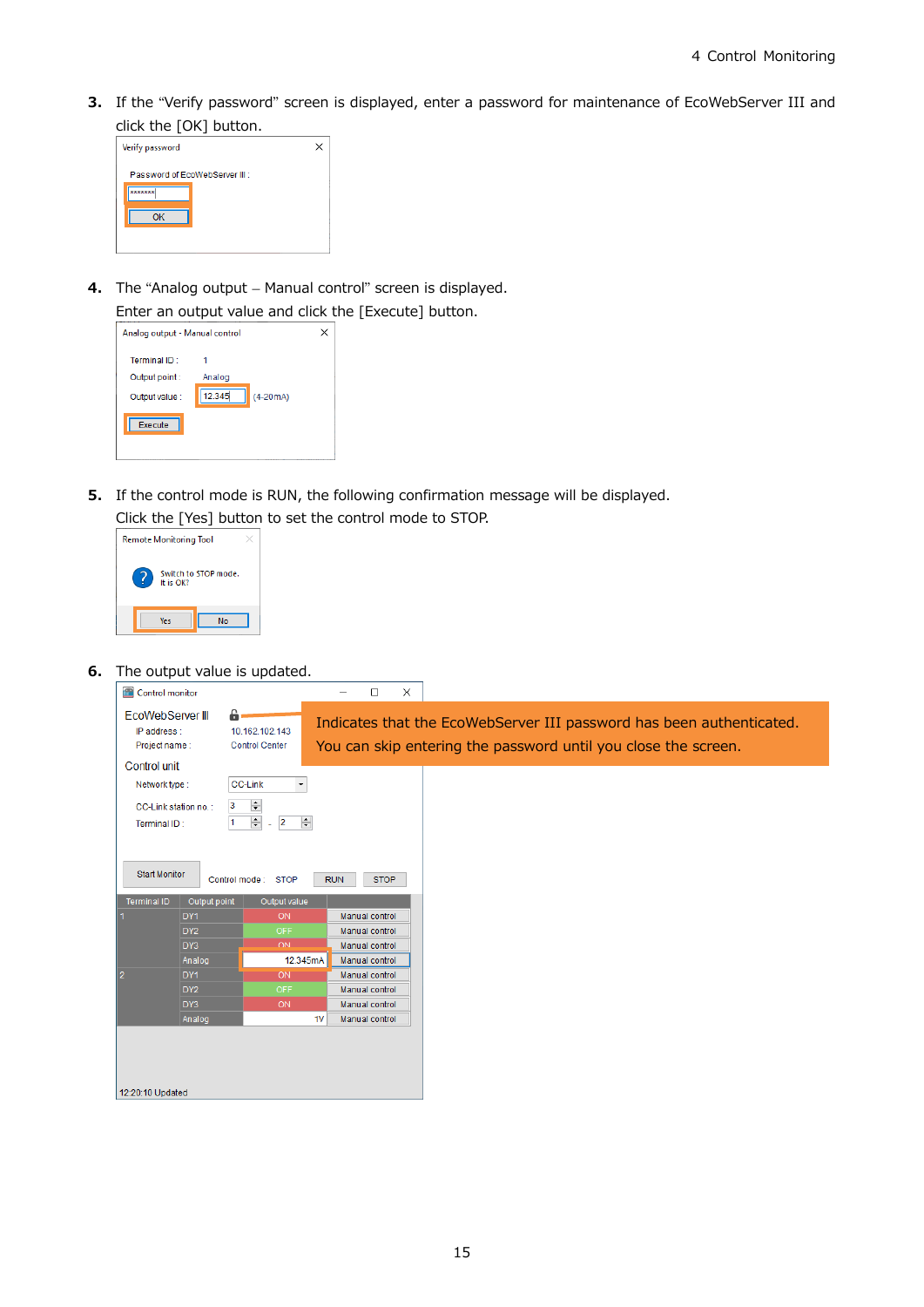### <span id="page-16-0"></span>**4.4 Change the control mode**

**1.** In the case of monitoring, click the [Stop Monitor] button.



#### **2.** Click the [RUN] or [STOP] button.

| m<br>Control monitor                                  |                 |                                         |            | п              | × |
|-------------------------------------------------------|-----------------|-----------------------------------------|------------|----------------|---|
| a<br>EcoWebServer III<br>IP address:<br>Project name: |                 | 10.162.102.143<br><b>Control Center</b> |            |                |   |
| Control unit                                          |                 |                                         |            |                |   |
| Network type:                                         |                 | <b>CC-Link</b><br>۰                     |            |                |   |
| CC-Link station no.:<br>Terminal ID:                  | 3<br>1          | $\div$<br>$\div$<br>$\div$<br>2         |            |                |   |
| <b>Start Monitor</b>                                  | Control mode:   | <b>STOP</b>                             | <b>RUN</b> | <b>STOP</b>    |   |
| <b>Terminal ID</b>                                    | Output point    | Output value                            |            |                |   |
| 1                                                     | DY <sub>1</sub> | ON                                      |            | Manual control |   |
| DY <sub>2</sub>                                       |                 | <b>OFF</b>                              |            | Manual control |   |
| DY3                                                   |                 | ON<br>7.2 <sub>m</sub> A                |            | Manual control |   |
|                                                       | Analog          |                                         |            | Manual control |   |
| $\overline{2}$                                        | DY <sub>1</sub> | ON                                      |            | Manual control |   |
|                                                       | DY <sub>2</sub> | <b>OFF</b>                              |            | Manual control |   |
| DY3                                                   |                 | ON                                      |            | Manual control |   |
| Analog                                                |                 | 1V                                      |            | Manual control |   |
| 12:22:39 Updated                                      |                 |                                         |            |                |   |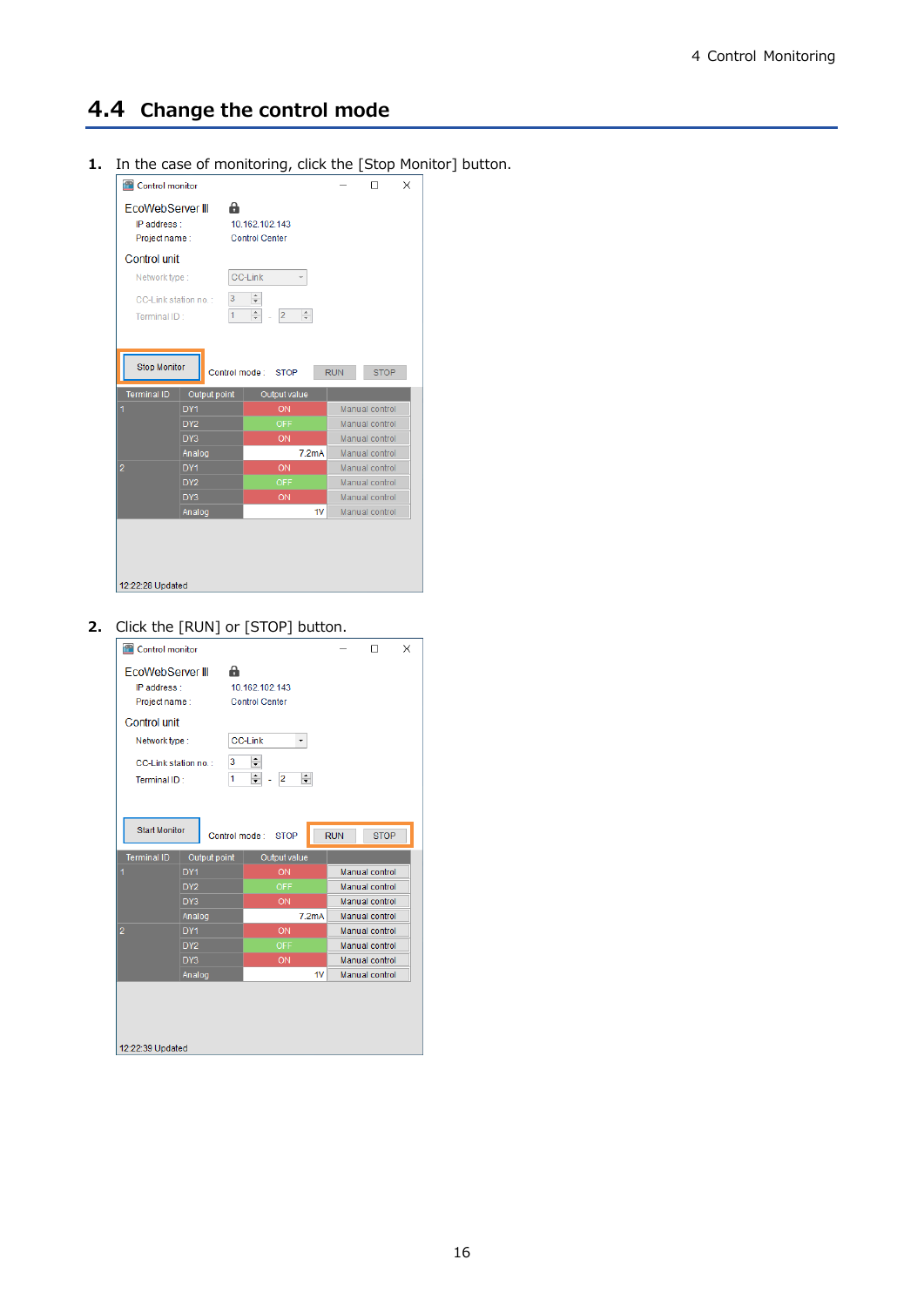**3.** The confirmation message will be displayed. Click the [Yes] button.

| <b>Remote Monitoring Tool</b>    |                                                       |
|----------------------------------|-------------------------------------------------------|
| Switch to RUN mode.<br>It is OK? | This is the message when the [RUN] button is clicked. |
| Yes<br><b>No</b>                 |                                                       |

**4.** If the "Verify password" screen is displayed, enter the password for maintenance of EcoWebServer III and click the [OK] button.

|                               | ∸ |  |
|-------------------------------|---|--|
| Verify password               |   |  |
| Password of EcoWebServer III: |   |  |
| *******                       |   |  |
| OK                            |   |  |
|                               |   |  |
|                               |   |  |

**5.** The control mode is updated.

| <b>PP</b><br>Control monitor                      |                 |                                                                            | □<br>$\times$             |                                                                                                                                        |
|---------------------------------------------------|-----------------|----------------------------------------------------------------------------|---------------------------|----------------------------------------------------------------------------------------------------------------------------------------|
| EcoWebServer III<br>IP address :<br>Project name: | £               | 10.162.102.143<br><b>Control Center</b>                                    |                           | Indicates that the EcoWebServer III password has been authenticated.<br>You can skip entering the password until you close the screen. |
| Control unit                                      |                 |                                                                            |                           |                                                                                                                                        |
| Network type:                                     |                 | <b>CC-Link</b><br>$\blacktriangledown$                                     |                           |                                                                                                                                        |
| CC-Link station no.:                              | 3               | $\div$                                                                     |                           |                                                                                                                                        |
| Terminal ID:                                      | 1               | $\left  \div \right $<br>$\left  \div \right $<br>$\overline{2}$<br>$\sim$ |                           |                                                                                                                                        |
|                                                   |                 |                                                                            |                           |                                                                                                                                        |
|                                                   |                 |                                                                            |                           |                                                                                                                                        |
| <b>Start Monitor</b>                              |                 | Control mode:<br><b>RUN</b>                                                | <b>RUN</b><br><b>STOP</b> |                                                                                                                                        |
| <b>Terminal ID</b>                                | Output point    | Output value                                                               |                           |                                                                                                                                        |
|                                                   | DY1             | <b>ON</b>                                                                  | Manual control            |                                                                                                                                        |
|                                                   | DY <sub>2</sub> | <b>OFF</b>                                                                 | Manual control            |                                                                                                                                        |
|                                                   | DY3             | <b>ON</b>                                                                  | Manual control            |                                                                                                                                        |
|                                                   | Analog          | 7.2mA                                                                      | Manual control            |                                                                                                                                        |
| 12                                                | DY <sub>1</sub> | ON                                                                         | Manual control            |                                                                                                                                        |
|                                                   | DY <sub>2</sub> | <b>OFF</b>                                                                 | Manual control            |                                                                                                                                        |
|                                                   | DY3             | ON                                                                         | Manual control            |                                                                                                                                        |
|                                                   | Analog          | 1V                                                                         | Manual control            |                                                                                                                                        |
|                                                   |                 |                                                                            |                           |                                                                                                                                        |
|                                                   |                 |                                                                            |                           |                                                                                                                                        |
|                                                   |                 |                                                                            |                           |                                                                                                                                        |
| 12:22:39 Updated                                  |                 |                                                                            |                           |                                                                                                                                        |
|                                                   |                 |                                                                            |                           |                                                                                                                                        |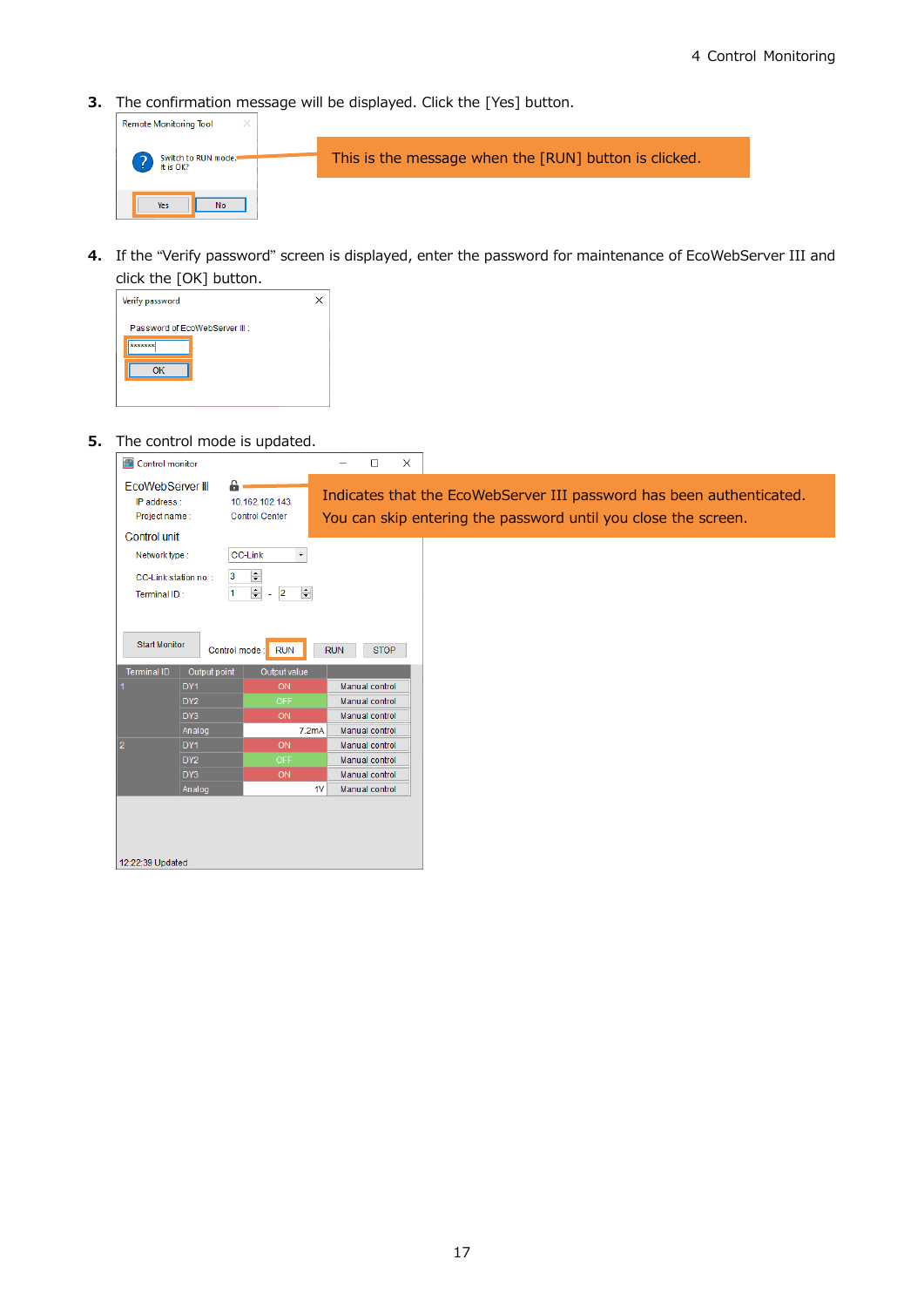### <span id="page-18-0"></span>**5 Appendix**

### <span id="page-18-1"></span>**5.1 Specifications**

| <b>Items</b> |                                 | <b>Specifications</b>                                                                                                             |
|--------------|---------------------------------|-----------------------------------------------------------------------------------------------------------------------------------|
| Languages    |                                 | English, Japanese, Chinese (Simplified)                                                                                           |
| Monitor      | Number of Control<br>Units      | Up to 32 units in the same system. (Up to 31 children per parent)                                                                 |
|              | Monitor contents                | Control mode, Contact output value, Analog output value                                                                           |
|              | update<br>Automatic<br>interval | Approximately 10 seconds (after completing one monitor, approximately<br>10 seconds have passed before starting the next monitor) |
| Manual       | Control mode                    | Change to RUN or STOP.                                                                                                            |
| control      | Contact output                  | Change to OFF or ON                                                                                                               |
|              | Analog output                   | Analog output specification = current:                                                                                            |
|              |                                 | Change in the range of 4 to 20mA.                                                                                                 |
|              |                                 | Analog output specification $=$ voltage:                                                                                          |
|              |                                 | Change in the range of 0 to 5V.                                                                                                   |
|              |                                 | Up to 3 digits after the decimal point                                                                                            |

#### <span id="page-18-2"></span>**5.2 Control log file**

When manual control is executed, the control contents are recorded in the log file.

| Log file location  |                                                   |
|--------------------|---------------------------------------------------|
| Emu4RemoteMonitor¥ | Application folder                                |
| Log¥               | Log folder                                        |
| 10 162 102 143¥    | IP address of EcoWebServer III                    |
| YYYY-MM.log        | Log file (1 file per month) YYYY: Year, MM: Month |

#### **Log file contents**

| Examples)          |              |  |                 |             |
|--------------------|--------------|--|-----------------|-------------|
| 2020/9/18 10:04:04 | 3            |  |                 | <b>STOP</b> |
| 2020/9/18 10:04:05 | 3            |  | DY <sub>1</sub> | <b>OFF</b>  |
| 2020/9/18 10:04:15 | 3            |  | Analog          | 12.345      |
| 2020/9/18 10:04:19 | 3            |  |                 | <b>RUN</b>  |
| 2020/9/18 10:05:17 | 192.168.3.10 |  |                 | <b>STOP</b> |
| 2020/9/18 10:05:17 | 192.168.3.10 |  | DY <sub>2</sub> | <b>ON</b>   |
| 2020/9/18 10:05:21 | 192.168.3.10 |  |                 | <b>RUN</b>  |

The following items are output separated by tabs.

| <b>Column</b> | <b>Items</b>         | <b>Contents</b>                                |
|---------------|----------------------|------------------------------------------------|
|               | Date and time        | Date and time of your PC.                      |
|               | CC-Link station no.  | Value specified on the control monitor screen. |
|               | MODBUS IP address    |                                                |
|               | MODBUS slave address | Value specified on the control monitor screen. |
|               | Terminal ID          | Value specified on the control monitor screen. |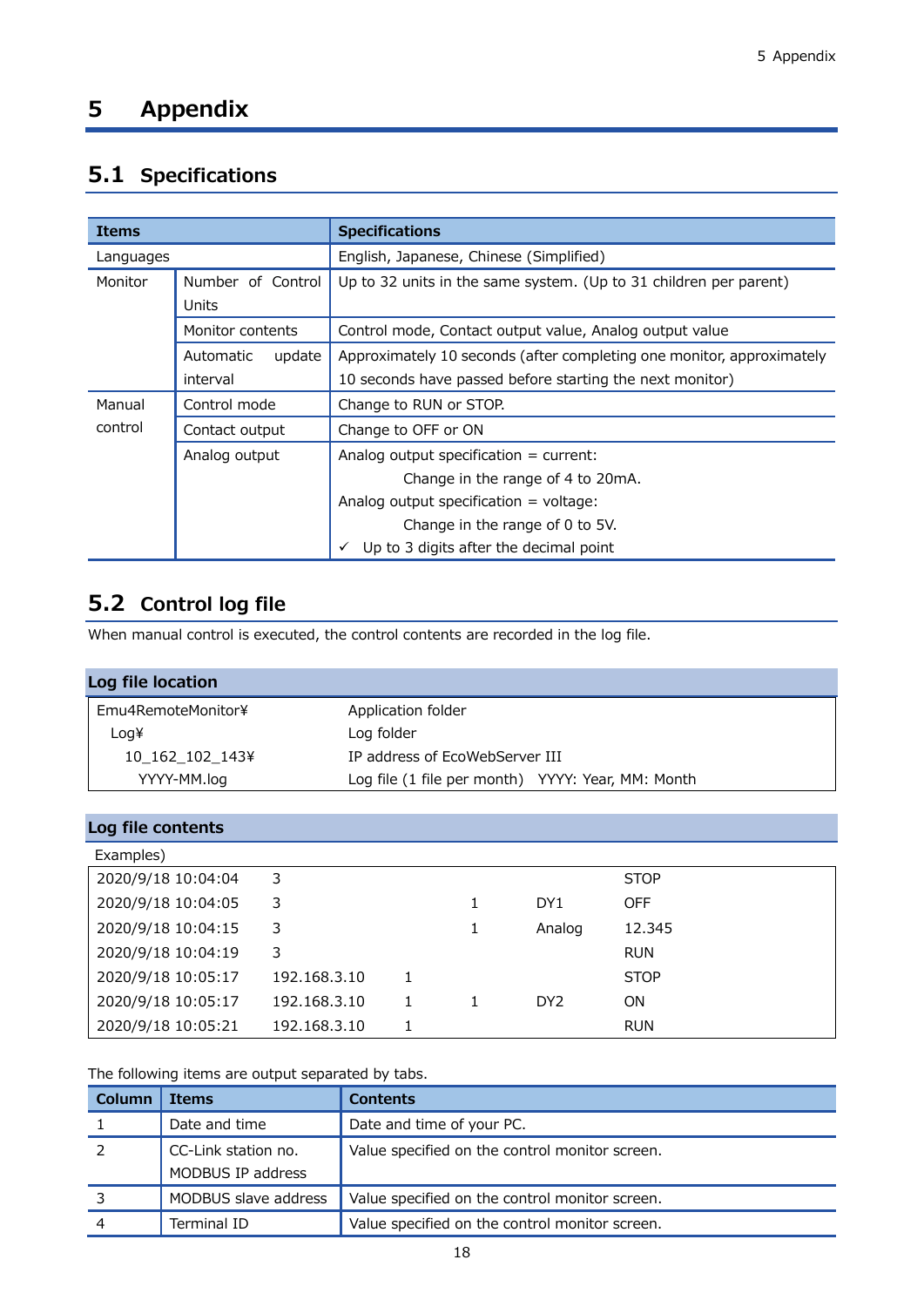| Column | <b>Items</b> | <b>Contents</b>                                      |
|--------|--------------|------------------------------------------------------|
|        | Output point | DY1, DY2, DY3, Analog                                |
| 6      | Output value | Control mode: STOP, RUN                              |
|        |              | DY1-3 : Value selected on the contact output screen. |
|        |              | Analog: Value entered on the analog output screen.   |

### <span id="page-19-0"></span>**5.3 Error message and remedies**

| Top screen                           |                                                                 |  |  |
|--------------------------------------|-----------------------------------------------------------------|--|--|
| <b>Messages</b>                      | <b>Remedies</b>                                                 |  |  |
| Enter an IP address.                 | Please enter an IP address.                                     |  |  |
| IP address is invalid.               | Please correct the IP address.                                  |  |  |
|                                      | [Example]                                                       |  |  |
|                                      | 192.168.10.1                                                    |  |  |
|                                      | 10.162.102.143                                                  |  |  |
| Failed<br>data<br>to<br>from<br>read | Check if the IP address is correct.                             |  |  |
| EcoWebServer III.                    | Make sure that you have a LAN connection with EcoWebServer III. |  |  |
| Unsupported model.                   | Enter the IP address of EcoWebServer III.                       |  |  |

| <b>Control monitor screen</b>    |                                                                          |  |
|----------------------------------|--------------------------------------------------------------------------|--|
| <b>Messages</b>                  | <b>Remedies</b>                                                          |  |
| Failed to read data.             | Make sure that you have a LAN connection with EcoWebServer III.          |  |
| (Error code)                     | Please refer to "5.4 Error code" to check the error details.             |  |
| Failed to write data.            | Make sure that you have a LAN connection with EcoWebServer III.          |  |
| (Error code)                     | Please refer to "5.4 Error code" to check the error details.             |  |
| Failed to write the control log. | If the target control log file is open in another application, close it. |  |
|                                  | Make sure that the target control log file is not read-only.             |  |

| Contact output - manual control screen |                                                                          |  |
|----------------------------------------|--------------------------------------------------------------------------|--|
| <b>Messages</b>                        | <b>Remedies</b>                                                          |  |
| Failed to read data.                   | Make sure that you have a LAN connection with EcoWebServer III.          |  |
| (Error code)                           | Please refer to "5.4 Error code" to check the error details.             |  |
| Failed to write data.                  | Make sure that you have a LAN connection with EcoWebServer III.          |  |
| (Error code)                           | Please refer to "5.4 Error code" to check the error details.             |  |
| Failed to write the control log.       | If the target control log file is open in another application, close it. |  |
|                                        | Make sure that the target control log file is not read-only.             |  |

| Analog output - manual control screen |                                                                           |  |
|---------------------------------------|---------------------------------------------------------------------------|--|
| <b>Messages</b>                       | <b>Remedies</b>                                                           |  |
| Input an output value.                | Please input an output value.                                             |  |
| output value is invalid.              | Please correct the output value.                                          |  |
| Output value is out of range.         | Please correct the output value.                                          |  |
|                                       | Please keep the number of digits after the decimal point within 3 digits. |  |
| Failed to read data.                  | Make sure that you have a LAN connection with EcoWebServer III.           |  |
| (Error code)                          | Please refer to "5.4 Error code" to check the error details.              |  |
| Failed to write data.                 | Make sure that you have a LAN connection with EcoWebServer III.           |  |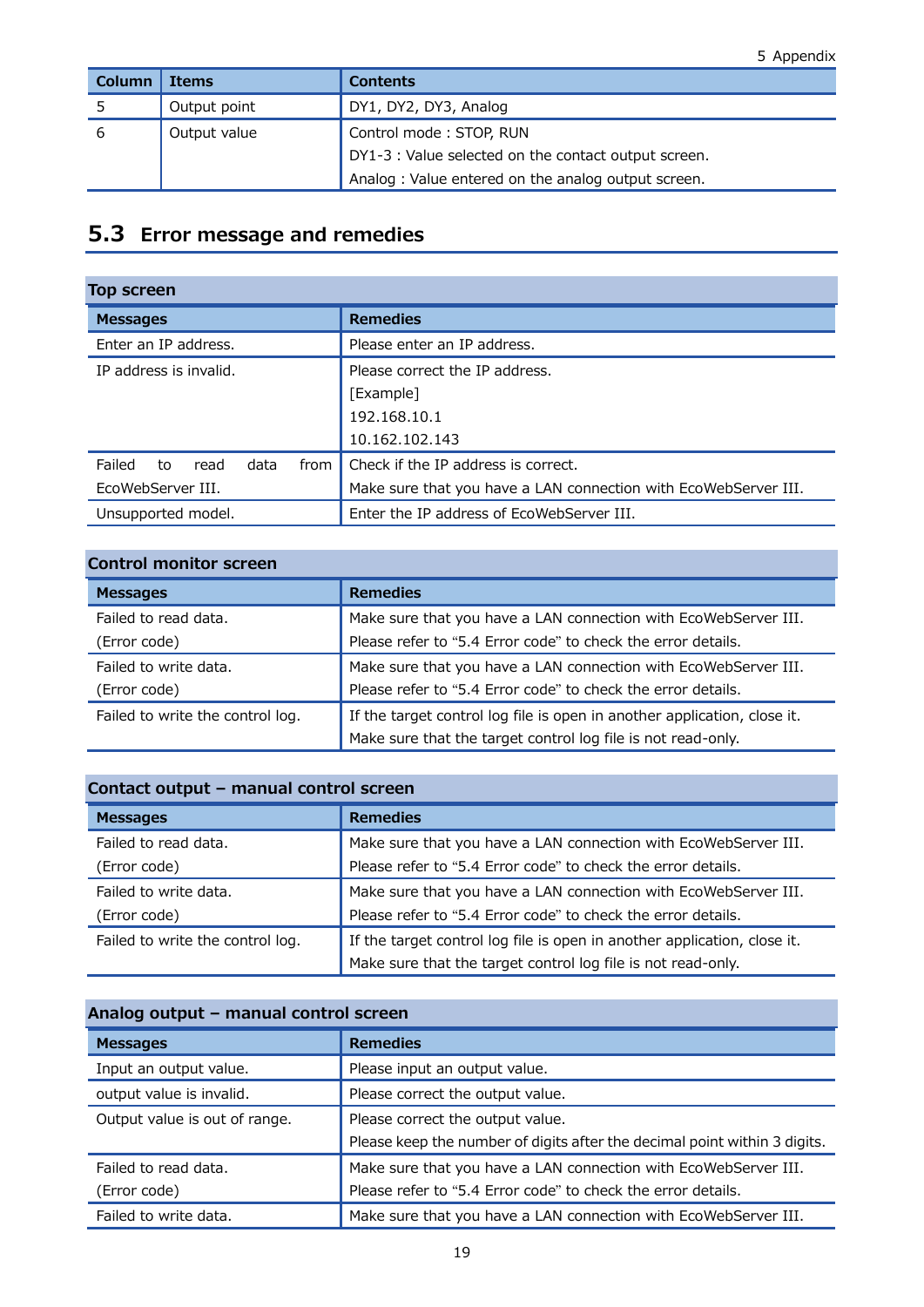| <b>Messages</b>                  | <b>Remedies</b>                                                          |
|----------------------------------|--------------------------------------------------------------------------|
| (Error code)                     | Please refer to "5.4 Error code" to check the error details.             |
| Failed to write the control log. | If the target control log file is open in another application, close it. |
|                                  | Make sure that the target control log file is not read-only.             |

#### **Verify password screen**

| <b>Messages</b>            | <b>Remedies</b>                                                 |
|----------------------------|-----------------------------------------------------------------|
| Enter a password.          | Please enter a password.                                        |
| Password is incorrect.     | Please enter the correct password                               |
| Failed to verify password. | Make sure that you have a LAN connection with EcoWebServer III. |
| (Error code)               | Please refer to "5.4 Error code" to check the error details.    |

✓ The "(Error code)" in the message will display a detailed message instead of the error code if you cannot connect to EcoWebServer III.

(Ex.) Error message when not connected to EcoWebServer III via LAN



### <span id="page-20-0"></span>**5.4 Error code**

#### **EcoWebServer III**

| <b>Error codes</b>            | Contents                                   |
|-------------------------------|--------------------------------------------|
| -1702、-1703、-1704、-1800、-2001 | EcoWebServer III is starting or resetting. |

#### **CC-Link**

| <b>Error codes</b> | <b>Contents</b>                                                                    |
|--------------------|------------------------------------------------------------------------------------|
| -4                 | The terminal with the specified station no. is not connected.                      |
| 4162               | The terminal with the specified station no. is not the control unit.               |
| 4113               | An attempt was made to change the contact output value or analog output value of a |
|                    | terminal ID that does not exist.                                                   |

### **MODBUS RTU**

| <b>Error codes</b> | <b>Contents</b>                                                        |
|--------------------|------------------------------------------------------------------------|
|                    | The terminal with the specified slave address is not connected.        |
|                    | The terminal with the specified slave address is not the control unit. |
| 4737               | The specified IP address is not connected.                             |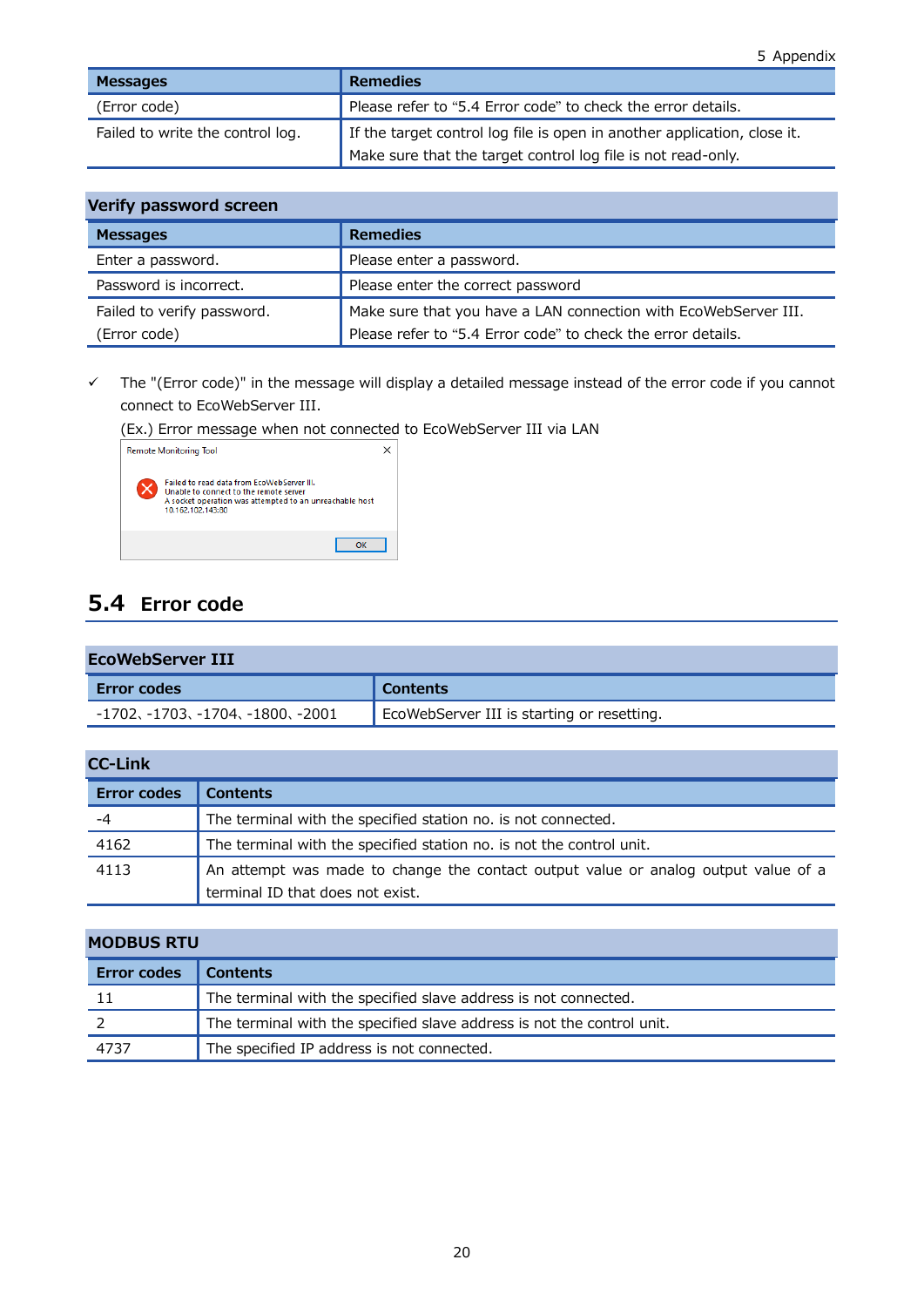### <span id="page-21-0"></span>**5.5 Q&A**

| O | The "manual control" button, "RUN" button, and "STOP" button are not enabled on the control monitor<br>screen. |  |  |  |
|---|----------------------------------------------------------------------------------------------------------------|--|--|--|
| A | The "manual control" button, "RUN" button, and "STOP" button are disabled during monitoring.                   |  |  |  |
|   | Operate after stopping the monitor.                                                                            |  |  |  |
|   | Even when the monitor is stopped, changing the monitor conditions disables them.<br>$\checkmark$               |  |  |  |

### <span id="page-21-1"></span>**5.6 Release notes**

| <b>Version</b> | Contents                   |
|----------------|----------------------------|
| 1.0.0          | The first release version. |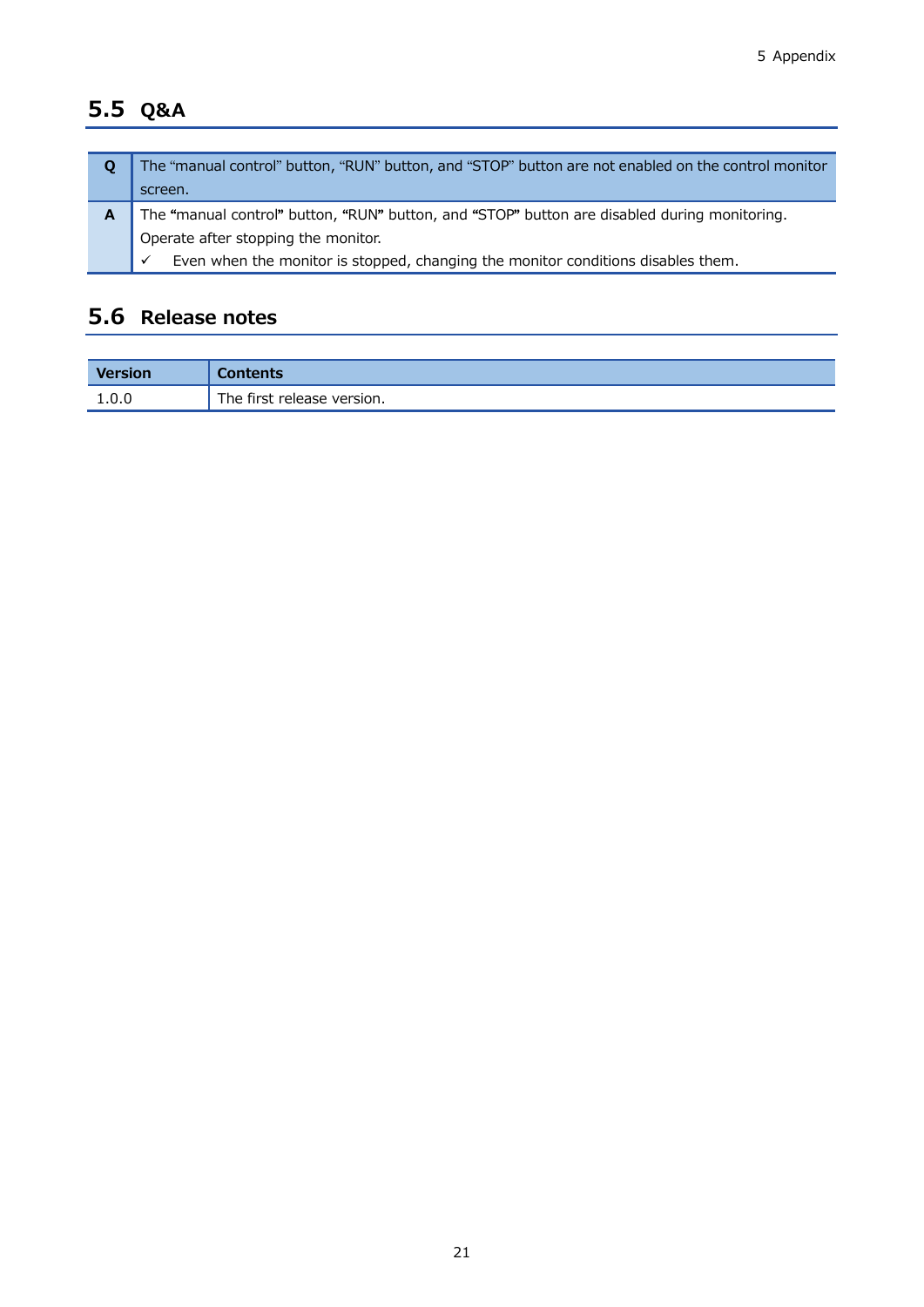#### **Software License Agreement**

<span id="page-22-0"></span>This "Software License Agreement" (hereinafter referred to as "the Agreement") is applicable to the relevant software (hereinafter referred to as "the Software") manufactured and sold by Mitsubishi Electric Corporation (hereinafter referred to as "Mitsubishi Electric"). Software means all programs on the recording media and all related documents.

#### **Article 1 (License of use)**

Mitsubishi Electric shall hereunder agree to grant the user the license to use the Software, and the user shall accept all provisions stated below and agree not to assign such license of use to anyone other than contractors or not to possess an exclusive license of use.

#### **Article 2 (Reproduction of the Software)**

The user must not reproduce all or part of the Software, except for the following:

(1) The reproduction of the Software is only allowed when this is for the security of the Software and the use of such reproduction is limited to the designated computer. This shall only apply to the software that has been designed to enable the reproduction of the Software.

#### **Article 3 (Use on computers other than the designated computer)**

The Software shall not be used on any computers other than the designated computer. However, if any of the following events occurs, the Software can temporarily be used on a computer other than the designated computer, for the period until such event ceases to exist:

- (1) The designated computer cannot be used due to the work for maintenance, adjustment, failure, etc.,
- or
- (2) The installation of the designated computer is not completed.

#### **Article 4 (Limitation of liability)**

- (1) Mitsubishi Electric shall not guarantee that the Software is suitable or useful for the specific purpose intended by the user.
- (2) Mitsubishi Electric shall assume no liability for any damages to the user or any third parties' claims against the user, arising from the execution of the license of use granted to the user under the Agreement.

#### **Article 5 (Alteration of the Software by user)**

Any modifications of the Software by the user shall not be allowed without written permission from Mitsubishi Electric. Mitsubishi Electric shall assume no responsibility for the Software that has been modified by the user.

#### **Article 6 (Copyright)**

The copyright to the Software shall belong to Mitsubishi Electric. The copyright to any reproductions described in Article 2 shall also belong to Mitsubishi Electric. However, the recording media on which the Software is recorded shall not belong to Mitsubishi Electric.

#### **Article 7 (Confidentiality)**

The user shall keep confidential, and must not disclose, the Software, its reproductions, and the materials related to these. The user must not leak to third parties any of Mitsubishi Electric's business secrets that the user may get to know under the Agreement.

#### **Article 8 (Duration of the Agreement)**

The Agreement shall come into force when the user agrees to the Agreement and installs the Software, and shall continue in force for the duration until the Agreement becomes invalid due to any of the following:

- (1) The user can terminate the license of use, within one month after written notice is given to Mitsubishi Electric.
- (2) Mitsubishi Electric can terminate the license of use, if the user violates the Agreement.

#### **Article 9 (Domestic use only)**

The user must not take the Software out of Japan, or send it to any area outside Japan, without prior written permission from Mitsubishi Electric.

#### **Article 10 (Termination)**

When the license of use under the Agreement is terminated, the original Software, and all its reproductions, printed materials, etc. shall be returned to, or a document proving that these are destroyed by the user shall be sent to, Mitsubishi Electric, within one month from the date of such termination. All costs for such return or destruction shall be incurred by the user.